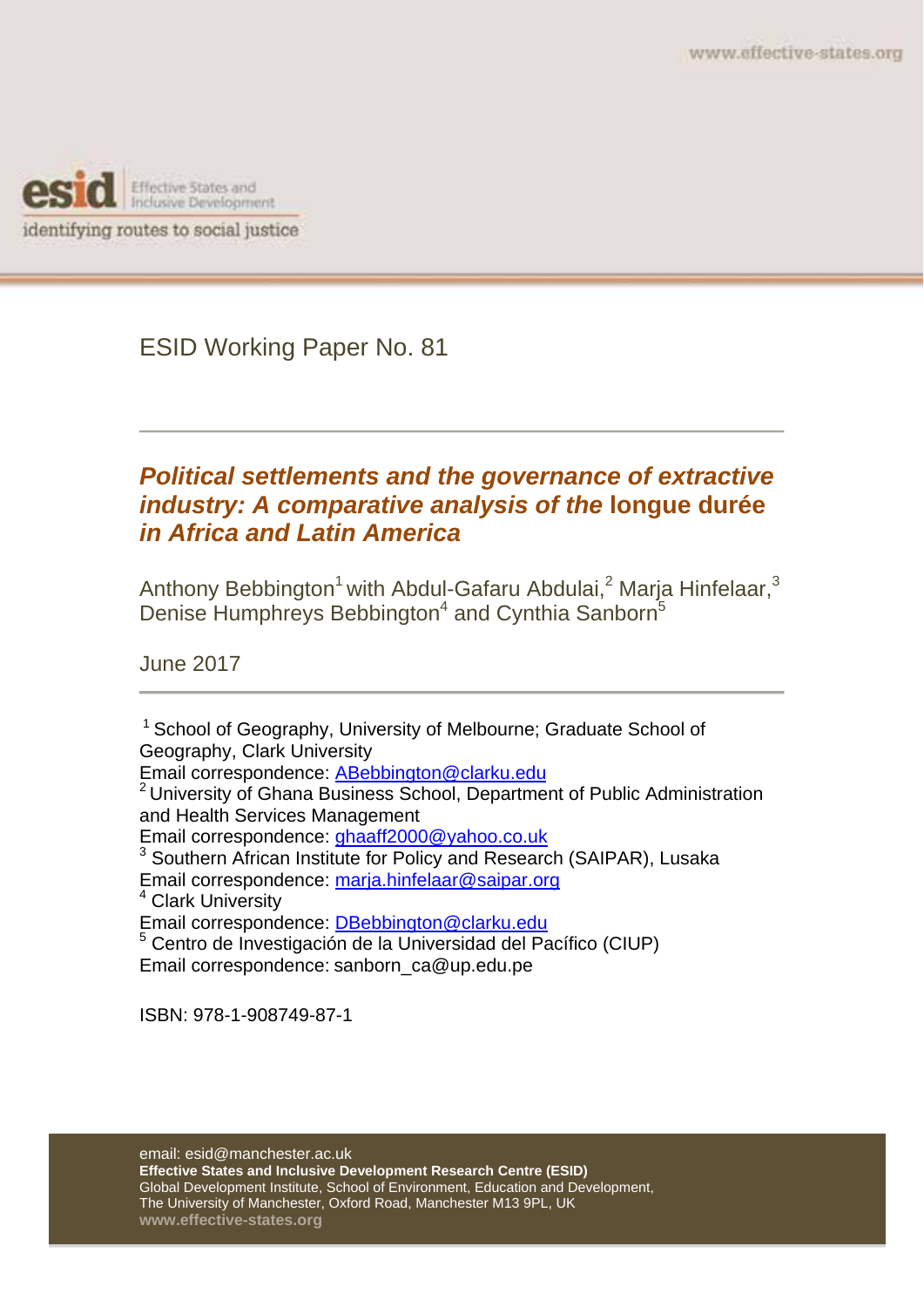# **Abstract**

This paper synthesises findings from research in Bolivia, Ghana, Peru and Zambia to address the following three questions: 1) How does the nature of political settlements affect the governance of the mining and hydrocarbon sectors and the relationships between those sectors and patterns of social inclusion and exclusion? 2) How do the circulation of ideas and the materiality of the resources in question affect this relationship? 3) What is the role of transnational ideational, institutional and political economic factors in these relationships? These questions are approached by considering the relationships between political settlements and extractive industry since the late 19th century, with special emphasis on the last three decades. The paper concludes that the nature of settlements has had important implications for the relationships between resource-dependent economies and the nature and degree of social inclusion, but far less effect on productive structure, with no political settlement having particular success in fostering economic diversification or reducing the weight of resource rents within the national economy. The paper also concludes that the very nature of the extractive economy influences the dynamics of national political settlements for the following reasons. First, the potential rents that resource extraction makes possible, and the high cost of engaging in mining or hydrocarbon industries, create incentives for particular forms of political exclusion. Second, colonial and post-colonial histories of resource extraction give political valence to ideas that have helped mobilise actors in ways that change relations of power and institutional arrangements. Third, the materiality of subsoil resources has direct implications for subnational forms of holding power that can influence resource access and control. Finally, the global nature of mineral and hydrocarbon economies, combined with the materiality of resources, bring both transnational and local political actors into the constitution of national political settlements. This makes for a particularly complex politics of scale surrounding settlements in resource-dependent economies.

**Keywords:** Extractive industries, political settlements, materiality, ideas, history, Bolivia, Zambia, Ghana, Peru

### **Acknowledgements**

We are very grateful to Javier Arellano-Yanguas, Martin Abregu, Sam Hickey, David Kaimowitz, and anonymous reviewers for comments on this paper, and to Scott Odell and Clare Degenhardt for careful editing. We also thank the UK Department for International Development and the Effective States and Inclusive Development programme for supporting the research on which the paper is based.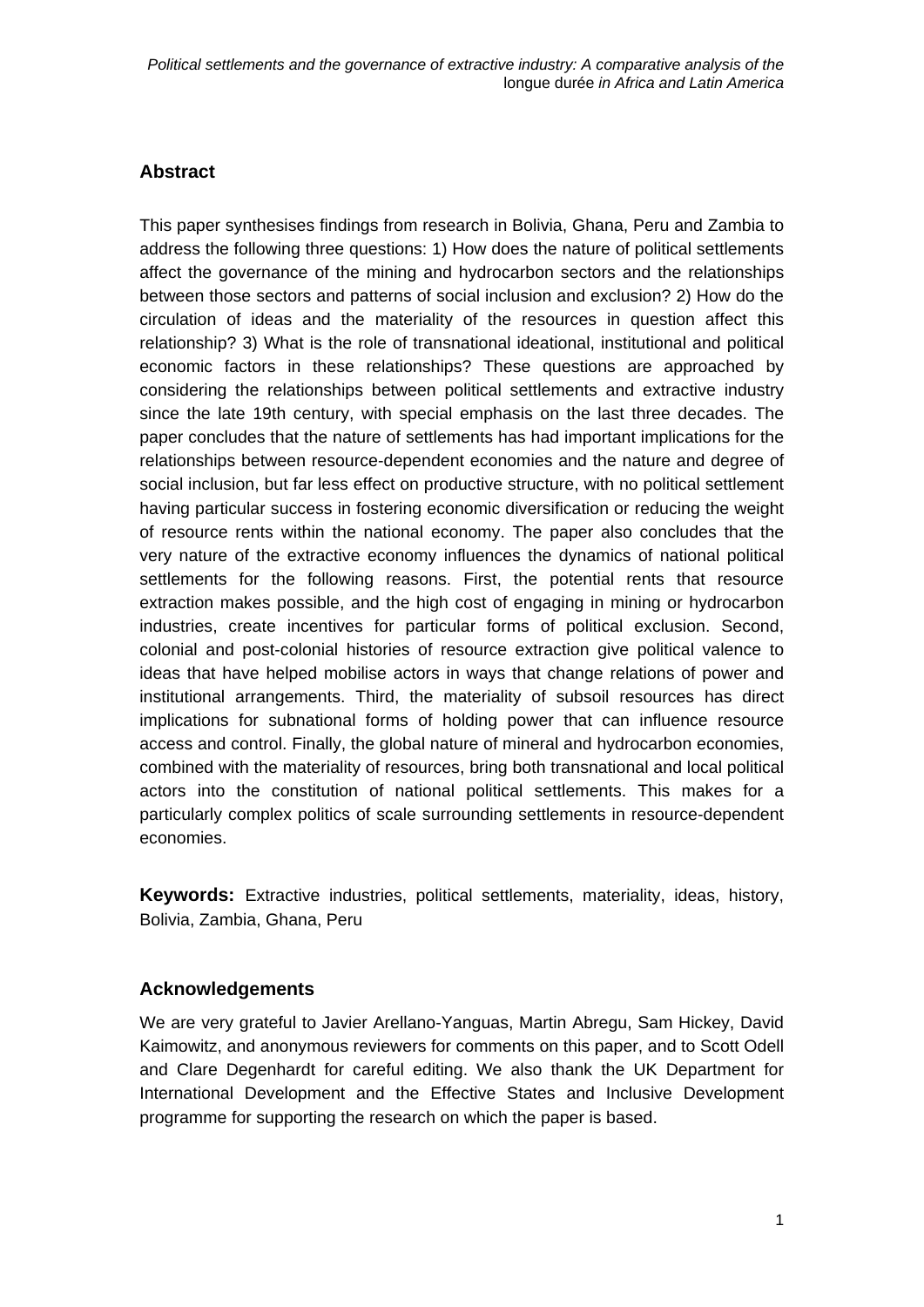Bebbington, A., Abdulai, A.-G., Hinfelaar, M., Humphreys Bebbington, D. and Sanborn, C. (2017) Political settlements and the governance of extractive industry: A comparative analysis of the *longue durée* in Africa and Latin America.. ESID Working Paper No. 81. Manchester, UK: The University of Manchester. Available at www.effective-states.org

The background research for this paper was funded by the Effective States and Inclusive Development Research Centre (ESID), based at The University of Manchester, UK. This document is an output from a project funded by UK Aid from the UK government for the benefit of developing countries. However, the views expressed and information contained in it are not necessarily those of, or endorsed by the UK government, which can accept no responsibility for such views or information or for any reliance placed on them.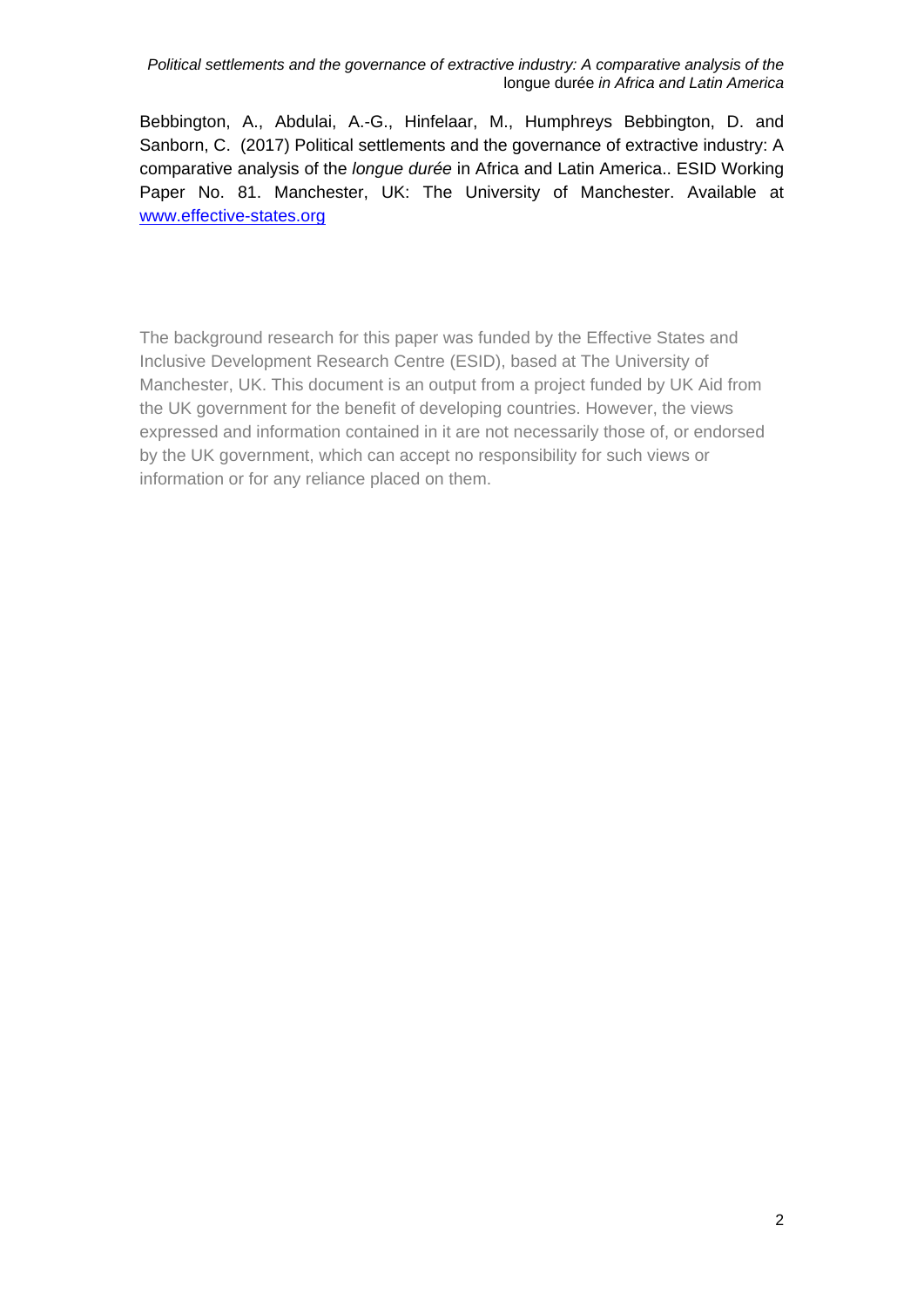# **A. Resource extraction and inclusive development: Explaining institutional change**

The large-scale extraction of minerals, hydrocarbons and other natural resources<sup>1</sup> has long been an important component of national economies. This has been the case in colonial and post-colonial economies alike and, in many countries, the harnessing of such resources continues to feature prominently in proposals for future economic strategies, even with the global downturn in commodity prices. The economic significance of resource extraction can be easily quantified through commonly available data such as the percentage contribution of oil, gas and mining to GDP, exports, foreign direct investment and the public budget (Mosley, 2017). In contrast, the contributions of extractives to 'development', let alone 'inclusive development', are more ambiguous, as definitions of the terms differ based on the degree to which commentators emphasise factors such as poverty and income inequality, environmental justice, or human and citizenship rights. Even advocates of the argument that extractives can catalyse economic development and reduce poverty recognise that results have often been ambiguous. This recognition has inspired discussion of the factors explaining such disappointments, a series of policy recommendations regarding how to improve the contributions of resource extraction to development, and significant advocacy and social conflict surrounding the extractive economy across the globe.

Much of the discussion regarding how to manage resource extraction more effectively has hinged around institutions and governance (Humphreys et al., 2007). The sorts of institutions proposed vary greatly, often depending on the most pressing concerns of the commentator. These include: institutions and processes for Free, Prior and Informed Consent (FPIC); sovereign wealth funds to manage resource rents without distorting incentives; transparency institutions ranging from sub-national government oversight to the global Extractive Industries Transparency Initiative (EITI); and tax codes to reallocate benefits along the value chain and among stakeholders. While each of these proposals has its logic, they tend to say less about the conditions under which such institutional changes might come into being, be sustained over time, and be effective.

Of course, there is only so much that any particular act of analysis or advocacy can achieve, but it remains important to explore the conditions under which new natural resource governance arrangements might emerge. The literature on institutional change suggests that these conditions can be political, ideational and bureaucratic (Mahoney and Thelen, 2010). While much of this literature invokes exogenous drivers, there is no a priori reason why drivers might not also be endogenous to the institution and the geographical and social units that it governs (Mahoney and Thelen, 2010; Bebbington et al.,2008; Ospina et al., 2015; Berdegué et al., 2015). Regardless of whether drivers are primarily exogenous or endogenous, however, historical precursors are also likely to affect both the possibility and form of such

 $1$  Some of these other resources are also mined, as in the case of guano, the extraction of which was central to the Peruvian economy of the 19th century (e.g. Thorp et al., 2012).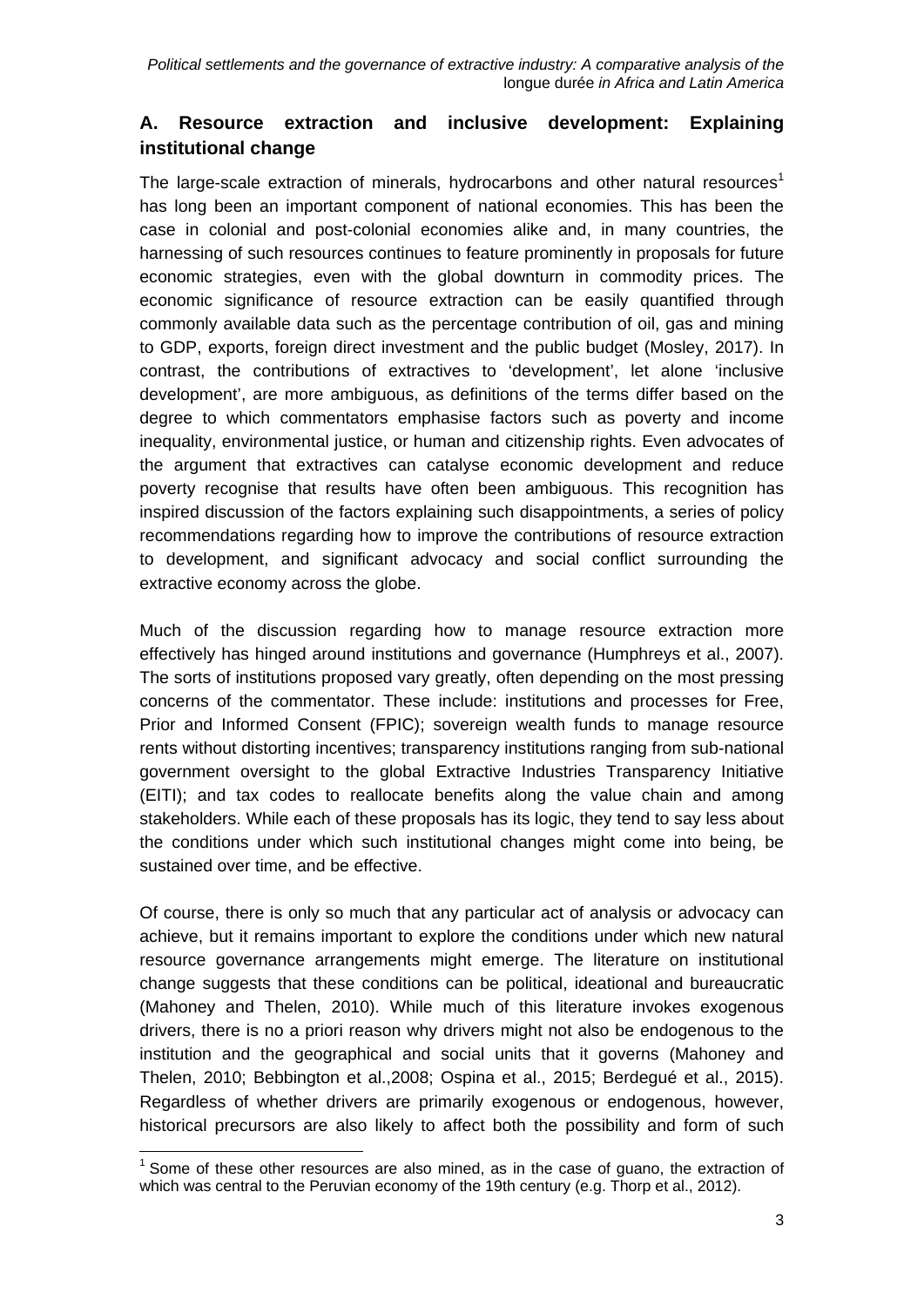processes of emergence (Thorp et al., 2012; Mahoney and Thelen, 2010; Bebbington, 2013).

In this context, we synthesise lessons from a research project that enquired into the drivers of institutional change in extractive industry governance over time and in different geographical contexts, and the implications of these governance arrangements for types and levels of social inclusion. Drawing from the literature on political settlements and national developmental trajectories, the project paid special attention to the political drivers of institutional change, reading them through a theoretical framework that grows out of this political settlements literature (Hickey, 2012). At the most basic level, political settlements describe the agreements reached by stakeholders in a given country that enable social order (Khan, 2010). More specifically, Khan (2010) defines a political settlement as '…a combination of power and institutions that is mutually compatible and also sustainable in terms of economic and political viability' (p. 4).

This project sought to deepen the political settlements framework by making questions of time, space and materiality more explicit and treating them as causally significant, rather than as mere dimensions of a stage on which a play unfolds. The rationale for this was twofold. First, if history matters – not just as 'what went before', but also as actors' memories and interpretations of what went before – then the concerns of the political settlements literature are better framed as problems of sociopolitical histories populated by actors, structures and ideas, rather than as shifts from one 'political equilibrium' or incentive structure to another (cf. Acemoglu and Robinson, 2012; Khan, 2010). Second, the overall project began with the presumption that the materiality of mineral and hydrocarbon resources matters (Bebbington, 2013; see also Bakker and Bridge, 2006). This is so both because the qualities of deposits affect their potential for commodification and profitability, and because the resources have geographically specific locations. These locations interact with other geographies and histories (of populations, territorial claims, drainage basins, land use, urban-rural and centre-periphery relations, etc.) in ways that affect incentives, ideas and interests surrounding resource extraction.

With these framings in mind, this project asked:

- 1. How does the nature of political settlements affect the governance of the mining and hydrocarbon sectors and relationships between those sectors and patterns of social inclusion and exclusion, and in what ways do the dynamics surrounding resource extraction influence political settlements?
- 2. How do the circulation of ideas and the materiality of the resources in question affect this relationship?
- 3. How do transnational factors (ideational, institutional and political-economic) affect these relationships?

The project pursued these questions in four countries: Bolivia, Ghana, Peru and Zambia. These countries were selected because they share certain overall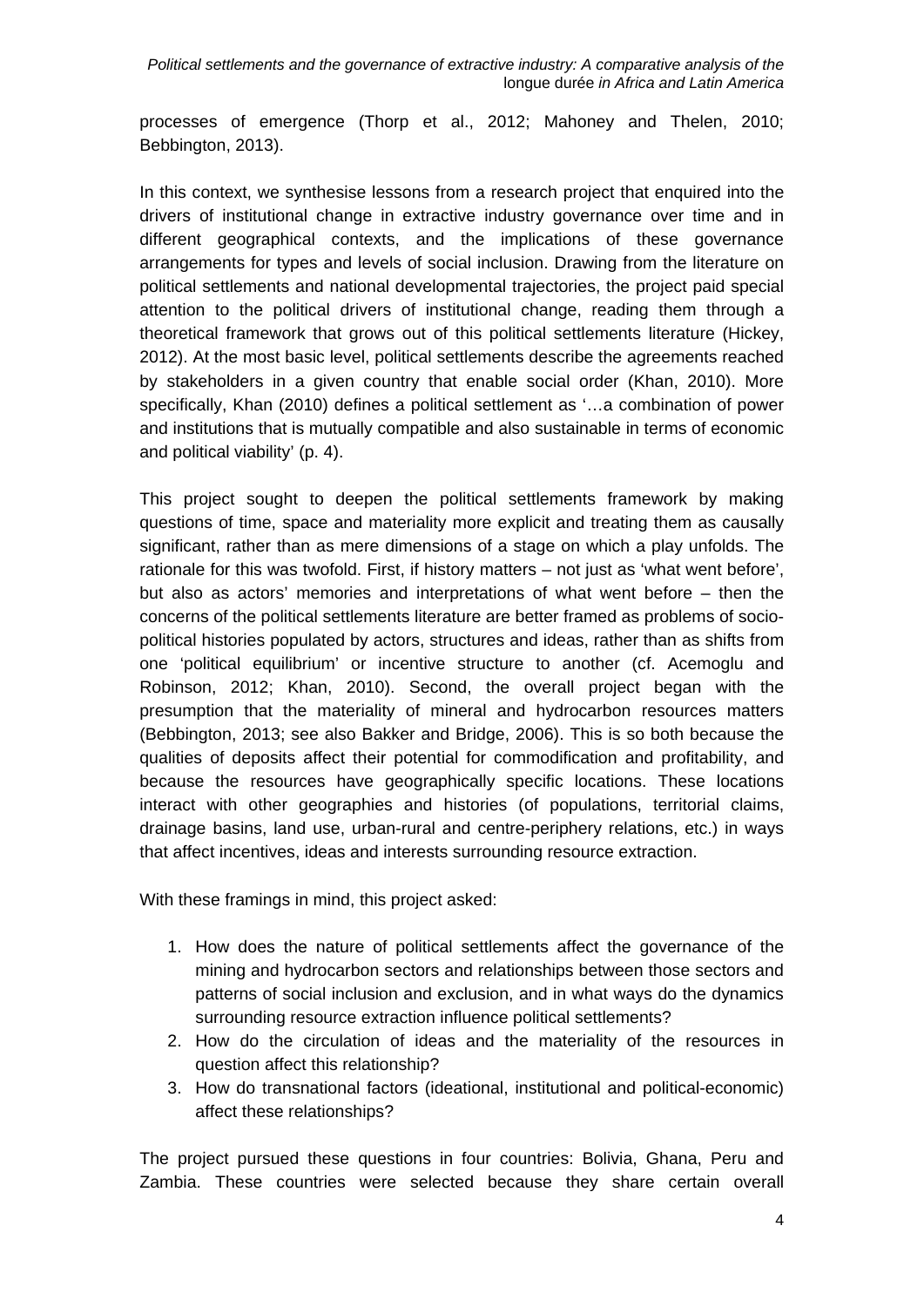similarities with respect to politics and natural resources, while manifesting specific differences that allow for pairwise comparisons. Each country has a long history of hard-rock mining, and three of them have more recent histories of hydrocarbon extraction. In each case, these histories are both colonial and post-colonial, and have meant that each of these economies has long been substantially dependent on commodity extraction (although the degree of dependence varies among the countries and also over time). In addition, each country has experienced shifts over time in the ways in which the extractive sector is governed, allowing for an analysis of how far these shifts can be explained by global trends and ideas, international commodity prices, or national political conditions. Likewise, each country has experienced similar national political changes over time, including periods when single leaders, institutions, or parties have been dominant and others characterised by greater degrees of inter-elite and democratic competition. This will allow us to address the effects of these political changes on the governance of extractive industries.

All four cases are low- to middle-income countries, though their relative status has changed over time, with Peru now being more obviously considered middle-income, and Zambia having become substantially poorer than it was during the peak of its copper mining operations. None of the countries has experienced extreme levels of autocratic rule characterised by sustained forms of kleptocratic natural resource extraction.<sup>2</sup> Indeed, the project excluded instances such as Angola and Equatorial Guinea on the grounds that, while levels of corruption and human rights abuses might be egregious and the link between political elites and modes of resource governance quite clear, such cases may well be more important for human rights activism than they are for drawing lessons of analytical use elsewhere. Finally, the case selection deliberately combined Latin American and African countries, based on the observation that while there are only few studies that have pursued such crosscontinental comparisons, those that have done so have generated useful insights (e.g. Thorp et al., 2012).

Research followed two modalities: country studies and cross-country thematic studies. Country studies addressed the relationships among political settlements, extractive industry governance, and development over periods of approximately the last century (Abdulai, 2017; Bebbington et al., 2018; Hinfelaar and Achberger, 2017; Humphreys Bebbington and Grisi Huber, 2017; Sanborn et al., 2017).<sup>3</sup> Data were collected from literature reviews, as well as interviews and workshops with key informants.<sup>4</sup> The first thematic study addressed the relationships between political settlements and mining company corporate social responsibility (CSR) in Ghana,

 $2$  Of course, there have been periods of particularly nefarious rule, such as that of the Fujimori government in Peru and the governments of Banzer and Garcia-Mesa in Bolivia. Nonetheless, these still seem substantially different from the long and sustained commodityfunded machineries of centralised repressive power in countries as diverse as Kazakhstan, Myanmar, Equatorial Guinea and Angola.

 $3$  Precise periods varied depending on the periodisation of settlements in each country.

<sup>&</sup>lt;sup>4</sup> These workshops also served as a form of early peer-reviewing of the project's emerging arguments.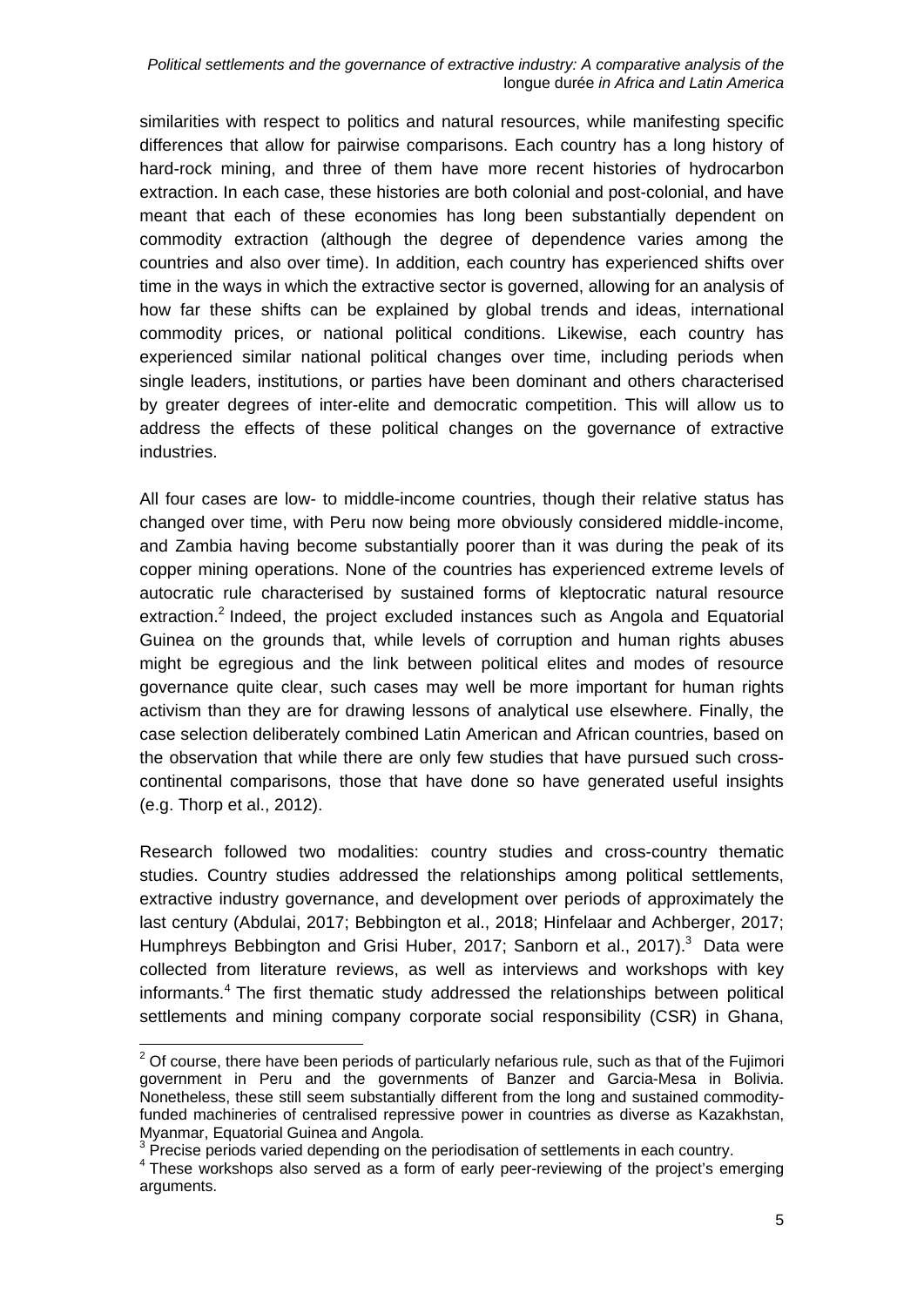Peru and Zambia (Frederiksen, 2017). The second investigated the impacts of commodity-based taxation on poverty and political settlements in Bolivia, Ghana and Zambia, with a particular focus on the income and political effects of social investment funds that are explicitly financed through the taxation of natural resource extraction (Mosley, 2017). The CSR study was based on site visits, interviews and document review, while the taxation and social investment study was based on interviews, document analysis and national statistical data secured from public sector entities.

The paper is organised as follows. In the following section (Section B) we elaborate elements of a conceptual framework for addressing the relationships between political settlements and natural resource extraction and for tackling the research questions identified above. The purpose of this framework is to guide interpretation of the subsequent sections and to summarise some of the conceptual implications of a focus on natural resources for broader political settlements frameworks. In the subsequent three sections, we address each of our research questions in reverse order. Section C considers the significance of transnational factors in extractive industry governance, Section D focuses on ideas and materiality, and Section E hones in on the relationships among political settlements, resource extraction, and inclusion, drawing also on the findings presented in sections C and D. In each of these sections, we address both the convergences and the divergences of our findings across the countries. $5$  The final section summarises theoretical implications of the analysis.

### **B. A long-term natural resource governance lens on political settlements**

Mineral and hydrocarbon resources are intensely local. Commercial quantities of these resources are located in relatively few places, and the immediate environmental and social consequences of their extraction are concentrated in their near vicinity. At the same time, at least since the Iberian pillage of Latin America, mineral resources have been part of international value chains that have become increasingly globalised and integrated over the past five centuries. Over the last century, these commodity markets have been internationalised, with prices set globally, and an increasingly wide range of transnational actors interested in securing access to the resources. In between these two scales, subsoil resources are also deeply national. Their commodification has often been one of the principal pillars (if not *the* pillar) of national economies, serving as the primary source of fiscal revenue and foreign exchange, and a driver of national investment and elite formation through the capture of rents. Subsoil resources have also often become national icons. In Nigeria, oil is part of national and subnational identities (Watts, 2004), while in Mexico, it has become almost as iconic as maize (e.g. Santiago, 2006). Histories of Andean identities cannot be told without reference to gold and silver, while urban

<sup>&</sup>lt;sup>5</sup> This is in direct response to one of the peer review workshops (held in Lima) in which we were cautioned against overstating similarities across countries and advised to emphasise difference. While this might be taken as reflecting a certain culture of 'Peruvian exceptionalism', the point was well taken.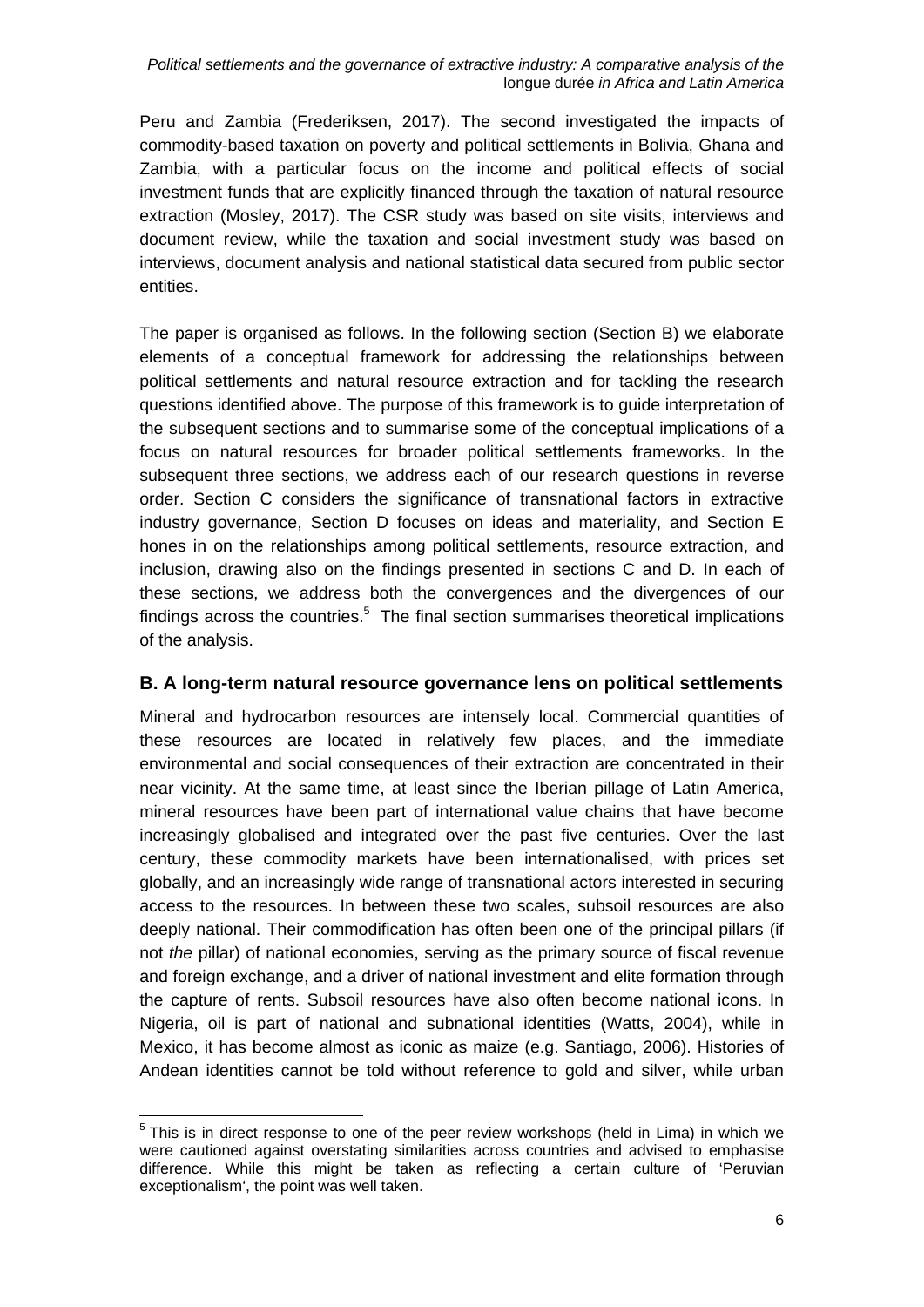Zambian 'expectations of modernity' (Ferguson, 1999) inevitably pass through copper. In the UK, the miners' strike of 1984-85 was profound not just because coal is a commodity, but more so because it was part of national and class identities.

These particular qualities of subsoil resources demand elaborations of conventional political settlements frameworks. We note six elaborations of special significance: 1) the distinction between national settlements and policy domain settlements; 2) scalar relations within political settlements; 3) the implications of natural resource rents for settlements; 4) the scale of investment required to develop mineral and hydrocarbon deposits; 5) the symbolic power of subsoil resources; and 6) the '*longue durée'* of resource extraction. The following paragraphs elaborate on each of these.

First, while some approaches (Hickey and Sen, 2016; Levy and Kelsall, 2016) distinguish between the overall national political settlement and the more specific settlements in particular policy domains (such as education, health, social protection, etc.), this distinction may be less relevant for natural resource extraction. In those instances in which mining, oil and/or gas sectors are central to the national political economy, identity formation, and the constitution of national political actors, it may be unhelpful to imply a sharp distinction between the overall political settlement and the natural resource policy domain. Instead, these two 'spaces' may be mutually constitutive. The country papers for this research show just how central mining and hydrocarbons have been to national political debates and alignments (Abdulai, 2017; Bebbington et al., 2018; Hinfelaar and Achberger, 2017; Humphreys Bebbington and Grisi Huber, 2017; Sanborn et al., 2017).

Second, the local, national and global dimensions of resource extraction also imply that discussions of the constitution of political settlements and of their implications for patterns of development must work across scales. Perhaps in contrast to discussions of settlements and the social sectors, the transnational must be at least as analytically important as the national. The transnational enters in the form of topics such as global investment capital and practices, multinational companies, regulation of global commodity markets, global price trends, international financial institutions, transnational civil society and global environmental and human rights frameworks. By the same token, the localised nature of minerals and hydrocarbons means that their extraction typically enrols sub-national actors in national and international dynamics. Because local actors have significant influence over the ability of companies and states to secure access to these natural resources, national and international elites often have to negotiate with them and at times have to enrol them into broader political settlements in order to be able to extract minerals and hydrocarbons. In this sense, the geographically specific location of resources can frequently produce new subnational elites with substantial power to influence the course of extractive industry development.

A third special feature of subsoil resources derives from their ability to produce significant rents, especially (though not only) during periods of commodity boom. The combination of 'super-rents' and the potential power of local actors to restrict access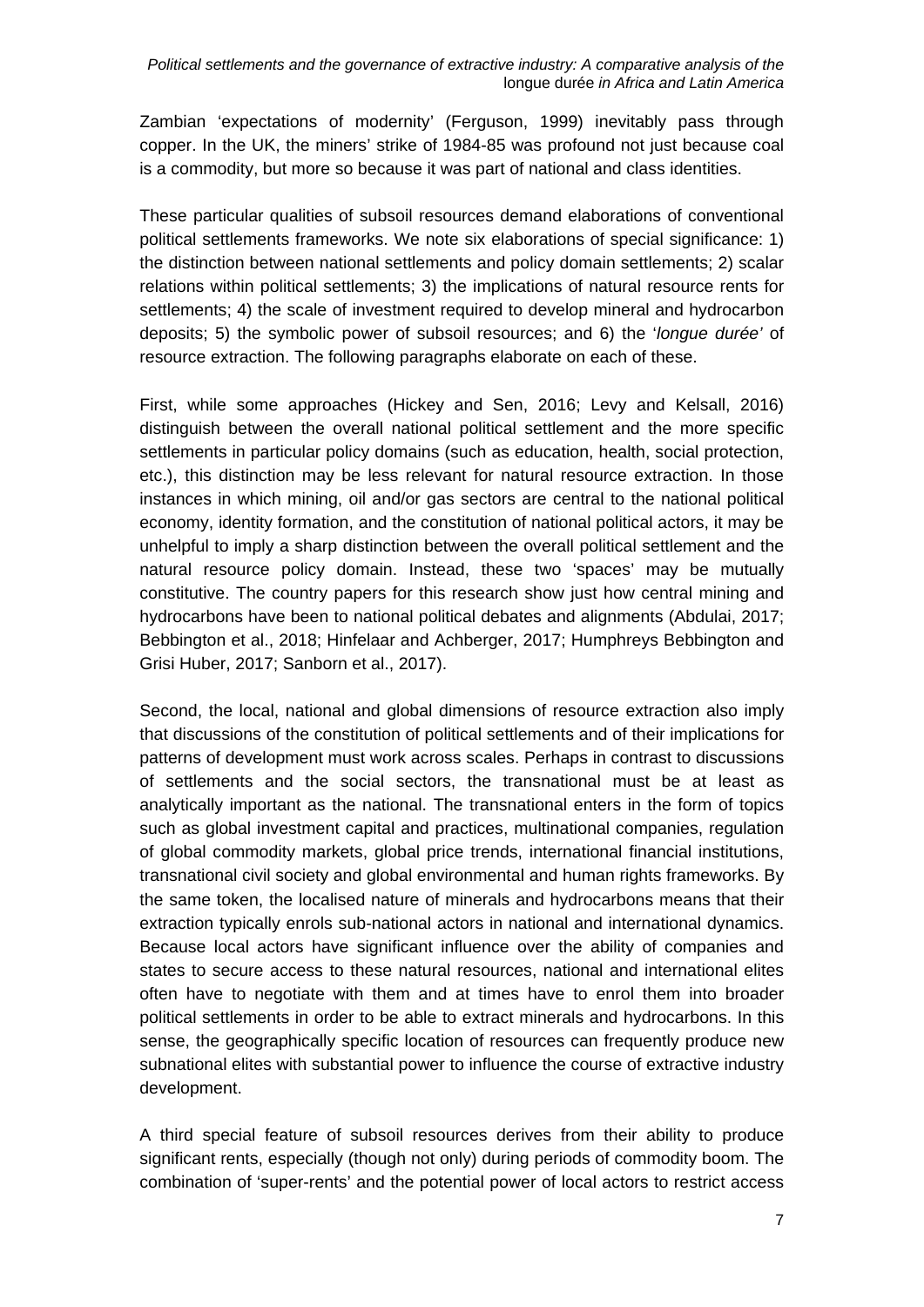to the subsoil means that the politics surrounding resource extraction can be particularly prone to violence and corruption. In addition, the potential to capture such rents can make these resources singularly attractive to actors seeking to realise and finance a broad range of other political projects. For example, the Bolivian regime headed by the Movement to Socialism party (MAS) increased central government capture of hydrocarbon rents to finance broad-based social redistribution, while the Revolutionary Armed Forces of Colombia (FARC) financed significant parts of their operations with gold in the years prior to the recent peace accords. For their part, chiefs in Ghana sought the means to consolidate territorial and political authority through natural resource rents. The politics of extractive industry governance are thus also the politics of core financing mechanisms for the explicitly political and (sometimes) ideological strategies of elites of diverse types.

Fourth, and related to the prior point, large-scale natural resource extraction projects typically require substantial up-front investments, which then become immobile capital. The same would apply for many infrastructural projects that often accompany resource extraction, such as dams, ports, trunk roads and rail lines. Such investments require significant 'credible commitment' from government (Sen, 2012) to provide investors with the financial, legal and physical security they demand. In order to commit to investments on such a scale, companies seek sizeable tax holidays or reductions, as well as legal and contract security. Because the fixity of investments makes them more vulnerable to expropriation and the demands of localised protest and social conflict, investors also seek physical and juridical security from the state, which can translate into guarantees that public force will be used against protest and/or demands for particular legal exceptions and guarantees. In the case of hydrocarbons, the scale of necessary investment also makes this a sector dominated by large-scale capital ownership. Consequently, the sector is characterised by particular asymmetries of power, knowledge and expertise which can often only be offset (albeit partially) by social conflict. An exception to this dynamic is some cases of hard-rock mining, which may allow for artisanal and smallscale mining (ASM) production as well. We will return to this topic below.

Fifth, the symbolic significance of subsoil resources means that 'ideas' take on potentially causal power. The implication of this observation is that the nature of the political settlement has to be understood not just in terms of interests, but also of the politics of ideas (Hall, 2010; Hickey, 2012; Hickey et al., 2015). As will be discussed later, while some of these ideas can be apparently technocratic (as in ideas about CSR, or indeed in certain approaches to national policymaking, as in Peru: Sanborn et al., 2017), they can also be ideas with considerable political valence that have the capacity to mobilise resistance. For instance, 'resource populism' and 'justice' are important ideas across all four countries in ways that have affected natural resource governance and social mobilisation, as also have ideas surrounding indigenous rights of consultation in the two Andean cases. The cultural significance and historical resonance of these ideas – and the extent to which they are mobilised by actors who draw no obvious gain from them – suggests that this is clearly an instance in which ideas cannot be collapsed into interests, and that they have a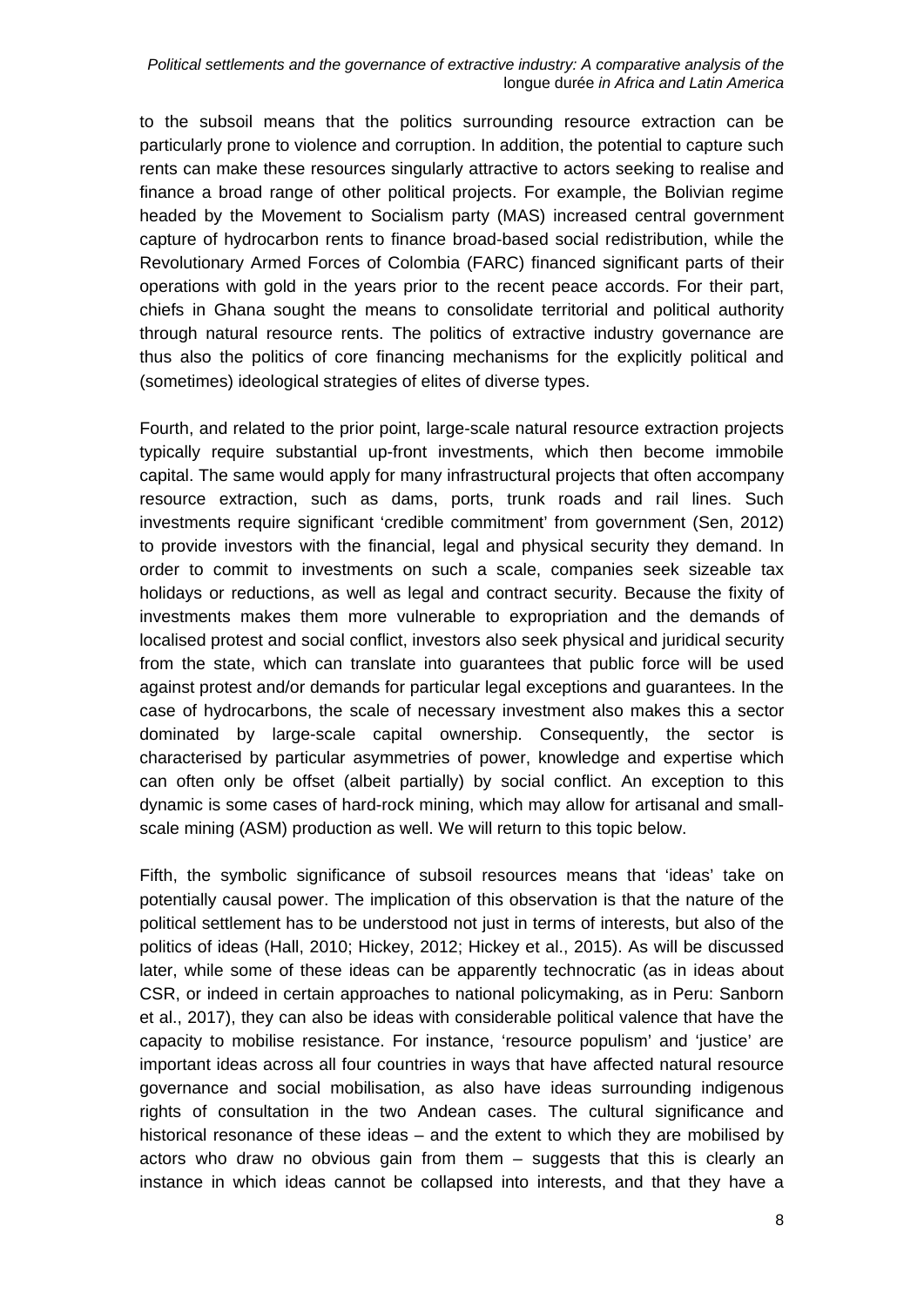causal effect in the constitution of settlements and the governance arrangements pursued under those settlements. The politics of extractive industry governance is a clear illustration of Hall's claim that 'the politics of ideas is intrinsic, rather than epiphenomenal, to the processes of coalition formation that underpin institutional change' (2010: 212).

Finally, the '*longue durée'* (Hinfelaar and Achberger, 2017) view taken in this project complicates some of the categorical frameworks used in political settlement thinking. In particular, the distinction between competitive clientelist/dominant leader-party forms of settlement loses cogency (c.f. Levy and Walton, 2013; Khan, 2010). Competitive clientelism refers to systems in which elites need to compete over supporters in order to gain or maintain power, in contrast to a dominant leader/party system, in which elites are able to wield power relatively uncontested (Levy and Walton, 2013; Levy, 2014). At the very least, our analysis makes the distinction between these two types of settlements appear descriptive, rather than explanatory, insofar as it begs the question of why more dominant or competitive modes of rule emerge in the first place. While some argue that the purpose of political settlement theory is precisely to understand how particular forms of 'settled' relationships affect development processes and outcomes, looking at politics over the '*longue durée'* demands explanation of how and why settlements change, and how far these changes are related to the dynamics of development.

In the country studies reported here, a view of the '*longue durée*' allowed the researchers to map more explicitly the rise and demise of different political actors as a means of explaining how certain periods of rule emerged. In this regard, the longterm historical approach of this research makes more use of Khan's (2010) emphasis on understanding how boundaries of horizontal and vertical exclusion are negotiated, and the implications of these boundaries for the ways in which dominant coalitions form and unravel and how resources are governed. Horizontal relationships refer to power structures between the ruling faction and excluded factions, while vertical relationships refer to power structures between elites and their base within a ruling faction (Khan, 2010). Going beyond Khan's framework, however, the project here also explores the causal processes explaining how certain actors acquire or lose holding power<sup>6</sup> in ways that influence their position within a dominant settlement. In particular, the materiality of the resource, transnational linkages, and certain ideas become central to these relationships of relative power, as do the patterns of accumulation and dispossession unleashed by prior political settlements.

Taking a longer-term view also helps guard against associating settlements with regimes. Put another way, settlements for the most part last much longer than governments, just as periods of instability that stretch across several consecutive governments illustrate the existence of extended periods during which there is no clear settlement. In the Peruvian case study, for instance, just three periods of

 6 Khan's notion of 'holding power' refers to the power of actors to hold their position and push back on the ability of other actors to impose their interests.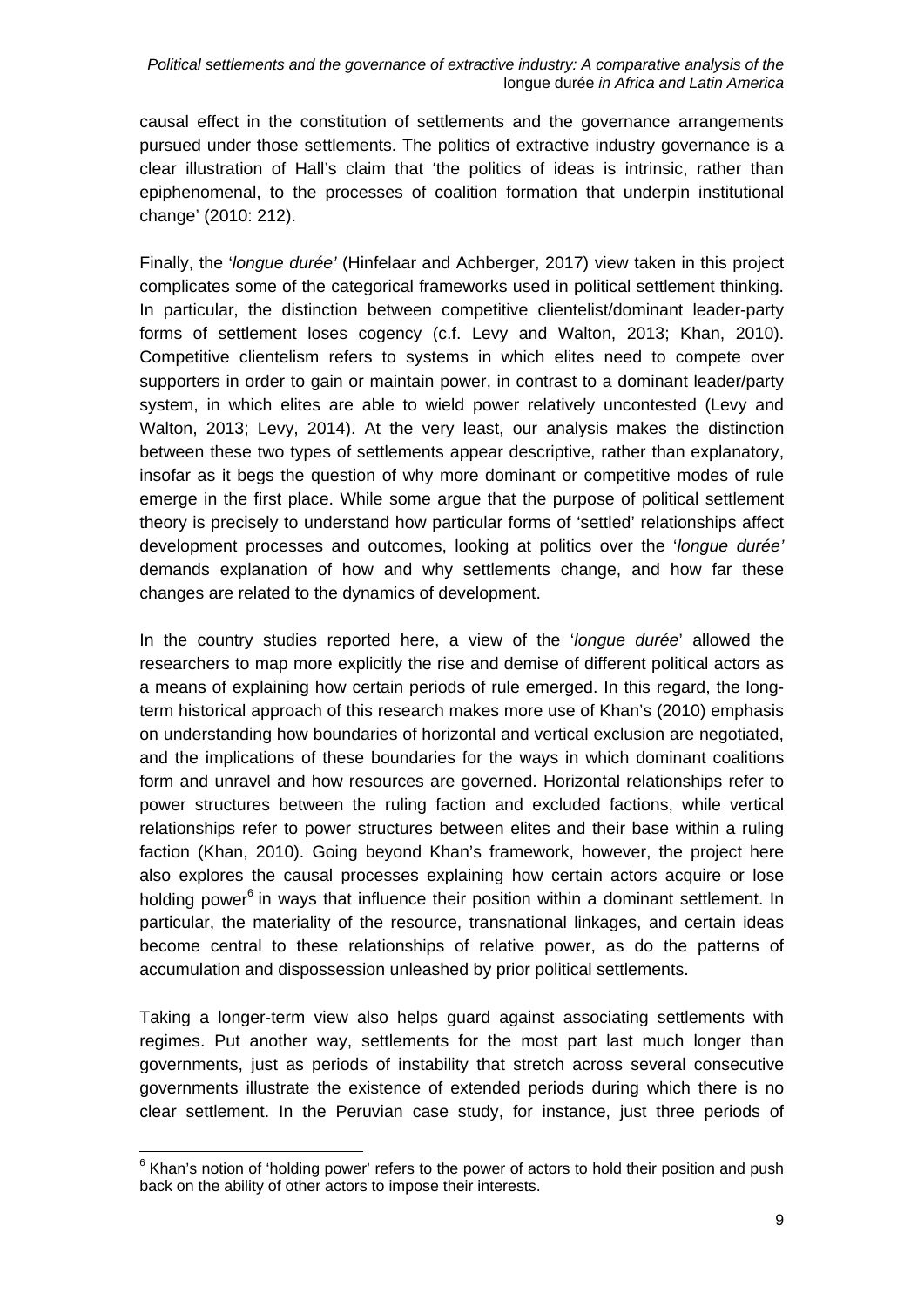settlement or instability are identified between 1895 and 2016. These periods are associated, chronologically, with periods of: oligarchic rule and foreign capital domination; statism and accelerated social change; and neoliberalism characterised by both competitive authoritarianism and multiparty democracy (Sanborn et al., 2017). These longer-term readings of settlements make clear that certain elite pacts associated with key organising ideas (e.g. foreign capital dominance; neoliberalism; curtailment of citizenship rights) endure well beyond specific governments. In the language of the Zambia study, while things may appear to change from government to government, this should not divert attention from the persistence of 'metasettlements' that are much more stable over time and involve similar elites and similar foundational ideas (Hinfelaar and Achberger, 2017).

# **C. Transnational factors in the politics of natural resource extraction**

While we recognise the importance of heeding one reviewer's caution against seeing too much convergence across the cases, there is no doubt that a series of transnational processes and shared global histories link resource extraction in the four countries analysed in this study. Some of these global histories are more general, some more specific, but each of them cautions against prioritising the country level in the analysis of political settlements. Key elements of these transnational couplings hinge around: colonialism and post-colonialism; global commodity prices and domestic political and economic dynamics; state capitalism and neoliberalism; corporate strategy and new investors; and resource populism/resource nationalism.<sup>7</sup>

### **Colonialism and post-colonialism**

While there are obvious differences among the four countries as regards the specific global colonial powers associated with resource extraction and the periods in which those powers exercised direct rule, the association of mining with both colonial rule and truncated post-colonial transitions remains an important element of the contemporary politics of resource governance. In all four countries, resource extraction is still associated with the exercise of colonial power, and some actors relate the inability to become fully 'post-colonial' to the ways in which subsoil resources continue to be governed. This narrative circulates in popular and journalistic<sup>8</sup> texts (Galeano, 1971), academic analysis (Ferguson, 2006), and UN reports (Mbeki Panel, 2015). As a consequence, discussions around extractive industry are simultaneously discussions around sovereignty and dependence, meaning that moves to de-regulate and re-regulate resource extraction are interpreted through such languages, as well as in technical terms. Thus, at the annual World Economic Forum meeting in Davos in 2014, President John Mahama of Ghana invoked the sense of continuing dependency when lamenting that:

  $7$  Resource nationalism, which is both an idea and a transnational phenomenon, is discussed in the following section on ideas.

 $8$  This term is not used in a pejorative sense, but rather to refer to the style and wider circulation and recognition of the text.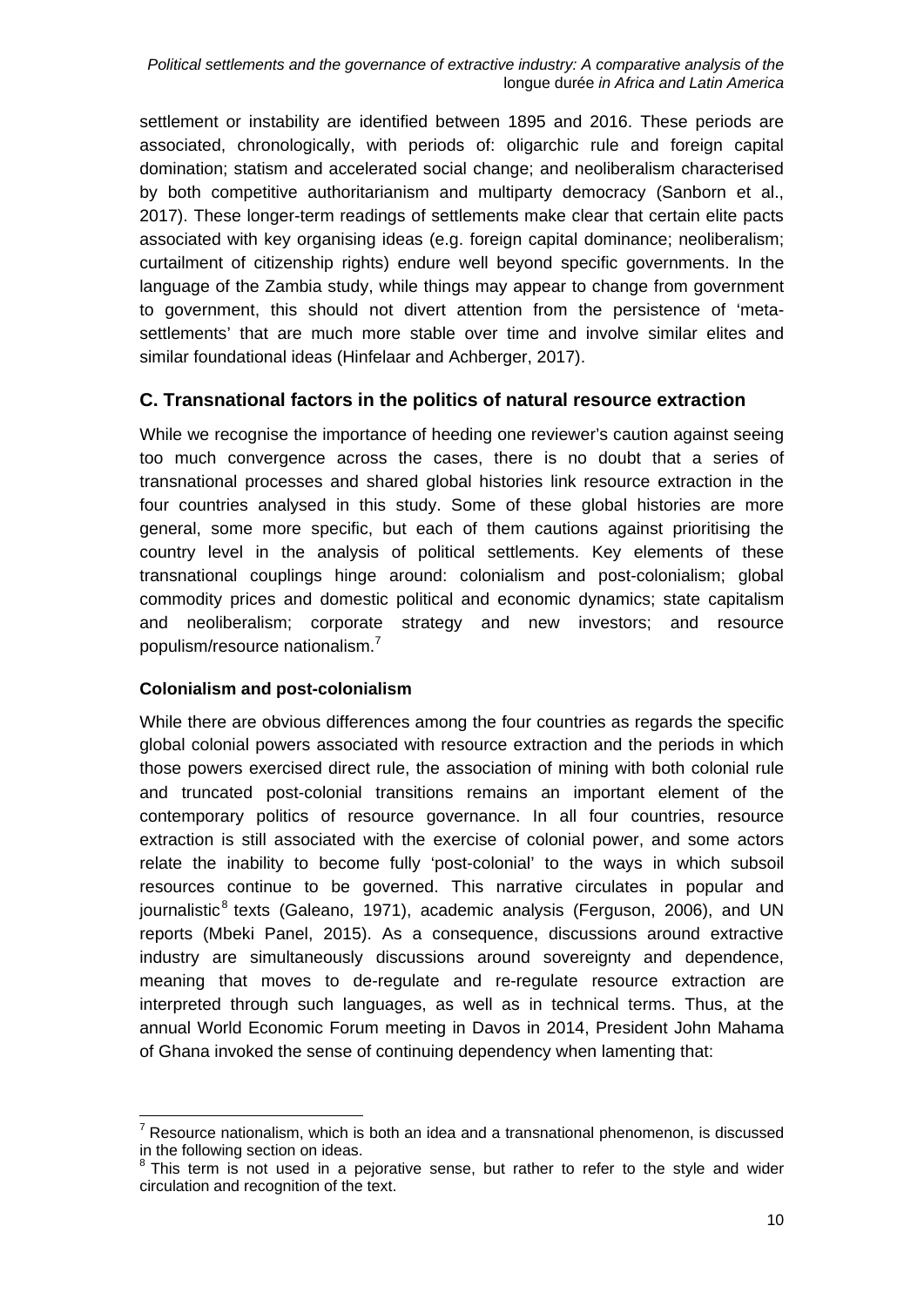"[The mining companies] threatened to lay off workers if we implemented the windfall tax and because we needed the jobs and you don't want workers laid off you are coerced to go along. So these are major issues we have … They will not allow us to implement a windfall tax in our country" (Abdulai, 2017).

Such histories of truncated transitions to the post-colony continue to influence ideas about resource governance, perhaps especially in Zambia and Bolivia. Furthermore, and here Peru would be an example, national elite control of mineral resources is often associated at a sub-national level as a continuing form of 'internal colonialism', itself a colonial legacy.

### **Global commodity prices and domestic political and economic dynamics**

Global commodity markets bind these cases together in important ways. Most importantly, all countries are price takers in these markets. While at one level this dependence on global prices is the case everywhere, the implications are more significant when internal markets are limited and economies poorly diversified. The effect is that the policy space open to national élites varies with these prices. Thus, the options that all four countries have had to address poverty over the last 15 years have been a direct function of the commodity boom, and in particular of significant increases in gold, copper, gas, oil and silver prices. By the same token, each country is now having to reappraise poverty reduction financing in light of the end of the commodity super-cycle.

Global commodity markets have also been implicated in the constitution and unravelling of national political actors in each country, as well as in their relative levels of holding power and vertical and horizontal inclusion in dominant settlements. This is particularly clear for the cases of organised labour and small-scale miners. In Zambia and Bolivia, in particular, unionised mine workers became a critical part of the political landscape up to the 1980s, their emergence as political actors having been made possible by the combination of nationalised industry and reasonable prices for copper and tin. Their emergence as powerful forces meant that they were very much included within their respective national settlements and able to channel significant benefits in the form of social services and wages towards mining areas. This in turn led to geographically and sectorially concentrated impacts on poverty and inclusion. Hinfelaar and Achberger (2017: 27) comment that during these periods of union strength in Zambia, '[t]he Copperbelt, in many ways, resembled a minidevelopmental state…'. These actors, however, unravelled quickly (as did the associated mechanisms of inclusion) when prices collapsed, labour was dismissed, and industry was privatised.

Conversely, as commodity prices began to rise again during the 2000s, a new set of political actors emerged related to ASM. This phenomenon is especially dramatic in Ghana and Bolivia, though it is also significant in Peru. In each case, ASM has become a far more important source of employment than large-scale mining (see Cano, 2015, for Peru, and Hilson and Garforth, 2013, for Ghana, for instance). In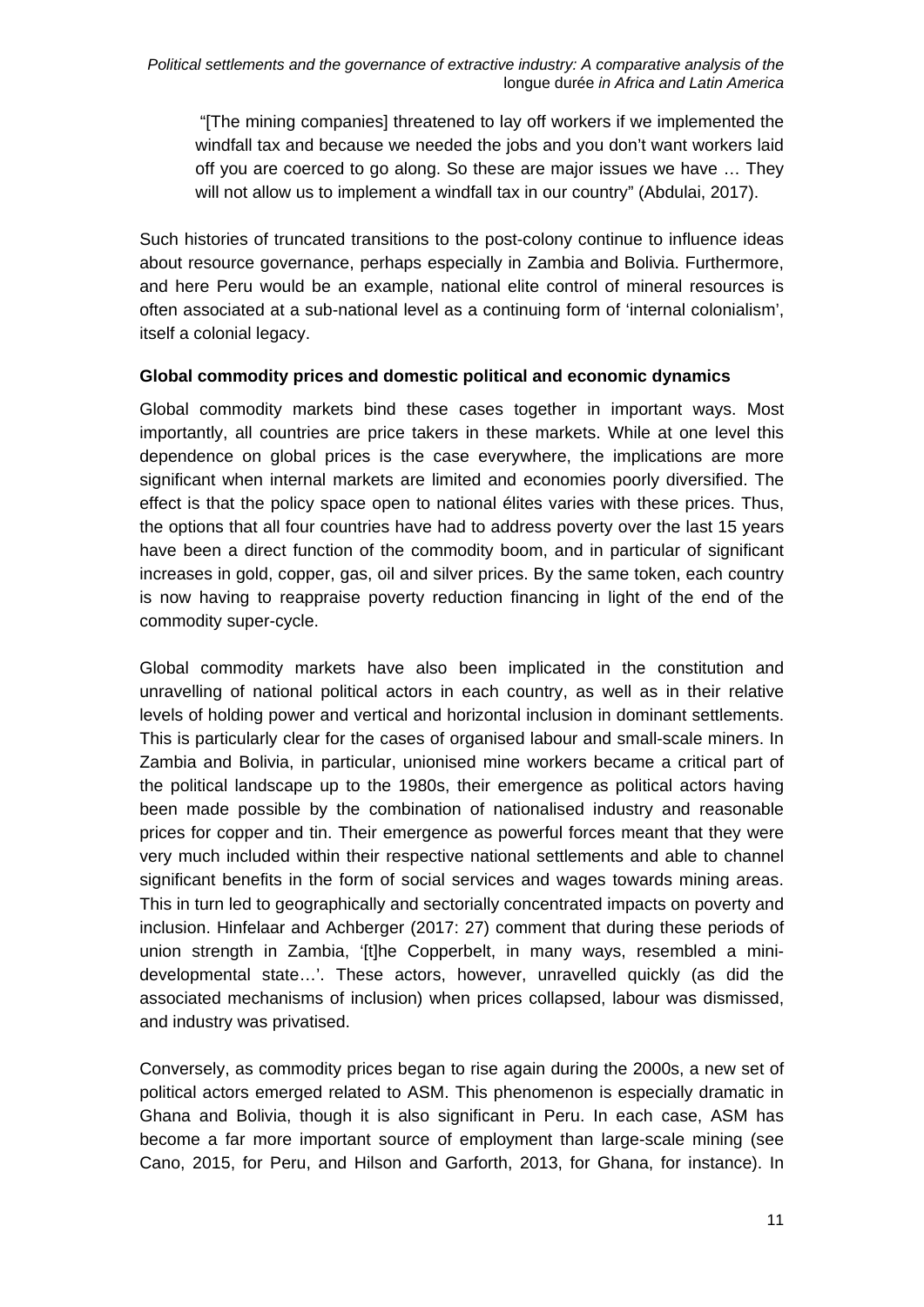addition, ASM organisations and networks have become vehicles for political inclusion expressed through street protest (Bolivia), electoral success (Peru), lobbying (all three countries), and direct representation in debates on national mining policy (Bolivia). The important point here is that while national factors have helped trigger the initial emergence of ASM through conscious policy (as in 1980s Bolivia and 1970s Peru) and the stagnation of small-scale farming, it is only because of transnational processes of price formation that these sectors have emerged as significant modes of economic inclusion in the mineral economy and also (above all in Bolivia) as nationally important political actors able to exercise direct influence on legislation.

### **State capitalism and neoliberalism**

Another shared experience in all four countries has been the transition between state-owned and privatised industry. The extent of this oscillation varies among countries, though it has been clearest in the case of hydrocarbons governance in Bolivia, which has been nationalised three times over the last century. The oscillation between different forms of ownership is partly explained by changes in national settlements, and also influenced subsequent settlements because of the effects of nationalisation and privatisation on the relative power of different actors. However, there is also a shared transnational dimension to what has happened in each of the countries. Indeed, many of these changes reflected global shifts in prices, changes in global thinking regarding the merits of state-led investment, the inabilities of state companies to access leading technology and information (thus reducing their competitiveness), and the influence of international financial institutions, especially the World Bank. It is clearly no coincidence that from the mid-1980s to the early 1990s, each of the four countries moved from state-owned industry to one dominated by the private sector – above all in mining. Thus, Bolivia's state-owned mining company, COMIBOL, was to all intents and purposes wound down in 1986, Ghana's State Gold Mining Corporation in the mid-1980s, Zambia's Consolidated Copper Mines (ZCCM) in 1995, and Peru's various state-owned mining assets in the first half of the 1990s. Since these periods, the mining sector in each country has been dominated by private investment,  $9$  almost entirely international in character.<sup>10</sup> This private investment has been explicitly encouraged by broadly neoliberal policies promoted by international financial institutions and many domestic elites.

The relative coincidence in 'global time' of these transitions attests to the importance of globally circulating ideas regarding state-led management of the economy, such as those emanating from the United Nation's influential Economic Commission for Latin America and the Caribbean (ECLAC) in the mid-20th century (Finnemore,

  $9$  After 2006, Bolivia diverges from this pattern somewhat. That said, though the MAS government has re-launched COMIBOL as part of its resource populist endeavours (see below), investment in large-scale mining is still dominated by international companies. Note that investment in small-scale mining, which responds to very different economic and social dynamics, and is less formalised, is dominated by the domestic licit and illicit private sector.

domestic states, and is dominated by international investors, there is also a national mining capitalist class invested mostly in medium-scale mines.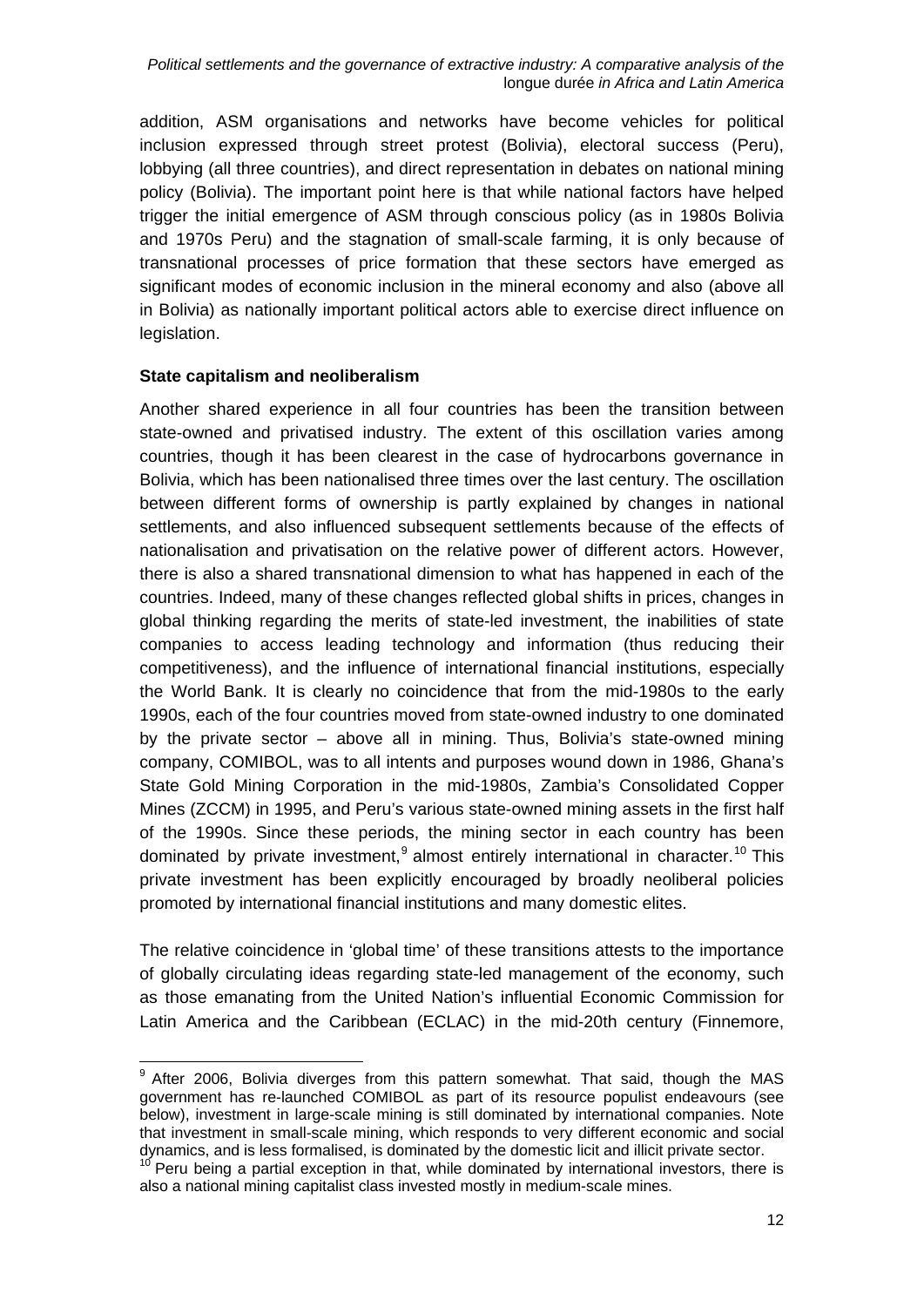1997) and, later, state withdrawal from the economy based on ideas emanating from Chicago School economists and subsequently distributed globally via iconic cases in the 1970s and 80s, such as Chile, New Zealand and the UK (Stone, 2004; Maxwell and Stone, 2004). However, the nature of the national polity is also important. Thus, in each country, resource nationalism has only been institutionalised (in the form of state ownership or elevated taxation) under dominant party/dominant leader settlements. This suggests (as Soifer, 2015, argues for 19th century Latin America) that state-centric, developmentalist ideas tend to take root when there are high levels of elite cohesion and that elites looks to the state as the instrument for implementing their vision of development. Conversely, under conditions of competing elites, there is a preference for a weaker state, lest it be captured by one or another elite group (Soifer, 2015; vom Hau and Hickey, 2016).

### **Corporate strategy and new investors**

As the mineral and hydrocarbon sectors of each country have become dominated by transnational capital investment, they are also affected by global dynamics within that corporate community. Thus, investment and portfolio decisions by corporations in any given country are not independent of the decisions they make in other countries. In addition, even though companies clearly adapt elements of their practices and demands to a particular country, the disciplining effect of global commodity and capital markets on the one hand, and the club effects of corporate information sharing and self-organising – for instance, in the form of the International Council of Mining and Metals (ICMM) – means that ideas and practices circulate transnationally. The rise of CSR is a case in point. Though the ways in which CSR rolls out in each country are affected by levels of conflict, fiscal policy and forms of government decentralisation, core sets of practices travel transnationally, affecting localised forms of patrimonialism and elite capture, as well as local development (Frederiksen, 2017).

A second pattern across all four countries has been the changing composition of investment in extractive industry. Chinese capital has become increasingly important – especially in the mining sector in Peru and Zambia, but also in hydrocarbons in Bolivia (see also Gallagher, 2016; Sanborn and Torres, 2009. While not all Chinese companies have similar practices, the implications for development may be significant and, at the very least, their generalised presence does mean the insertion of the Chinese embassy, Chinese foreign policy and new corporate actors into discussions of extractive industry policy in ways that challenge national elites (corporate, public and civic) who have a relative lack of experience in negotiating with Chinese capital. Commenting on the mining sector in Peru, Sanborn and Chonn (2015) note that Chinese state-owned enterprises came to hold more than a third of the projected investment portfolio by 2015, and, in the authors' view, appeared less willing than their western and Peruvian counterparts to engage in local power struggles.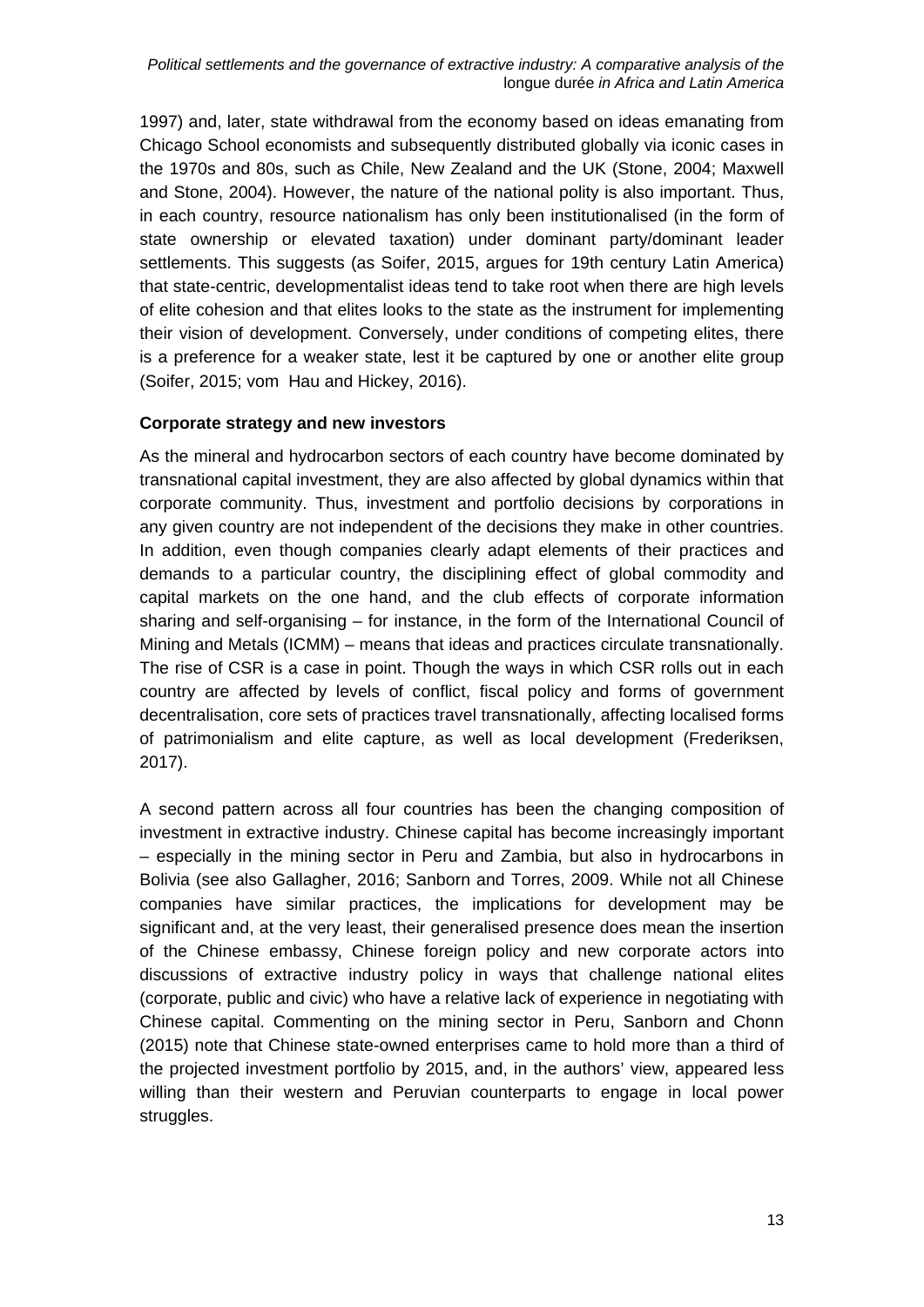As in the case of resource nationalism, the increased presence of new forms of capital in each country is also affected by the nature of domestic elites as they seek sources of investment that establish less political conditionalities. However, unlike in the case of resource nationalism, the engagement with Chinese and other sources of capital seems more common across competitive clientelist and dominant leader/dominant party settlements.

### **D. Materiality and ideas in the governance of extractives**

### **Materiality**

Mineral and hydrocarbon resources have discontiguous geographies: their presence across national space is patchy and, importantly, unknown until deposits are discovered. The geographies of these resources also overlap with geographies of political authority, populations, land and territorial claims and other natural resources. In each of the countries studied, relatively longstanding, historically stable geographies of resource extraction have been disrupted in recent decades in ways that influence the politics of extractive industry governance. In Zambia, the notion that mining is primarily a feature of the 'Copperbelt' has now been upset as copper mining moves into the Solwezi region of North-western Province. In Ghana, the association of resource extraction with Ashanti and Western regions has now been overturned by the spread of mineral concessions into other areas (Cuba et al., 2014), as well as offshore oil. In Bolivia, the notion that the eastern lowland department of Santa Cruz was the centre of the hydrocarbon economy was rapidly upended by the post-1990s discoveries of remarkable gas reserves in Tarija (Humphreys Bebbington, 2010). And in Peru, the opening of new mining frontiers in the north of the country has challenged the traditional association of hard-rock mining with the Central Andes and Southern Coast.

These new frontiers are not just geographical phenomena driven by a mix of global changes (increased prices and demand) and national policy incentives (Bridge, 2004) – they also produce political change. Thus, the expansion of mining into northern Peru has created political actors with considerable power. These actors include both the owners of new and extremely profitable mines, as well as the regional political and civic actors contesting the forms taken by this mining.<sup>11</sup> In other instances, this expanding frontier has led ASM miners to gain political influence. This has tended to occur where minerals are more easily accessible (as in the case of alluvial gold in Madre de Dios, Peru, near surface gold in parts of Ghana, or abandoned subsurface mines in highland Bolivia). The growth of the gas economy in Tarija and the capture of revenue from it helped produce regional political elites with the capacity to make themselves essential ideological allies of national elites with whom they converged, or powerful opponents of other elites with whom they disagreed. Gas also provided new sources of political leverage for traditionally marginalised Guaraní communities under whose land the newly found gas reserves lay.

 $11$  Notably two of these actors were important figures in the 2016 national presidential and congressional elections.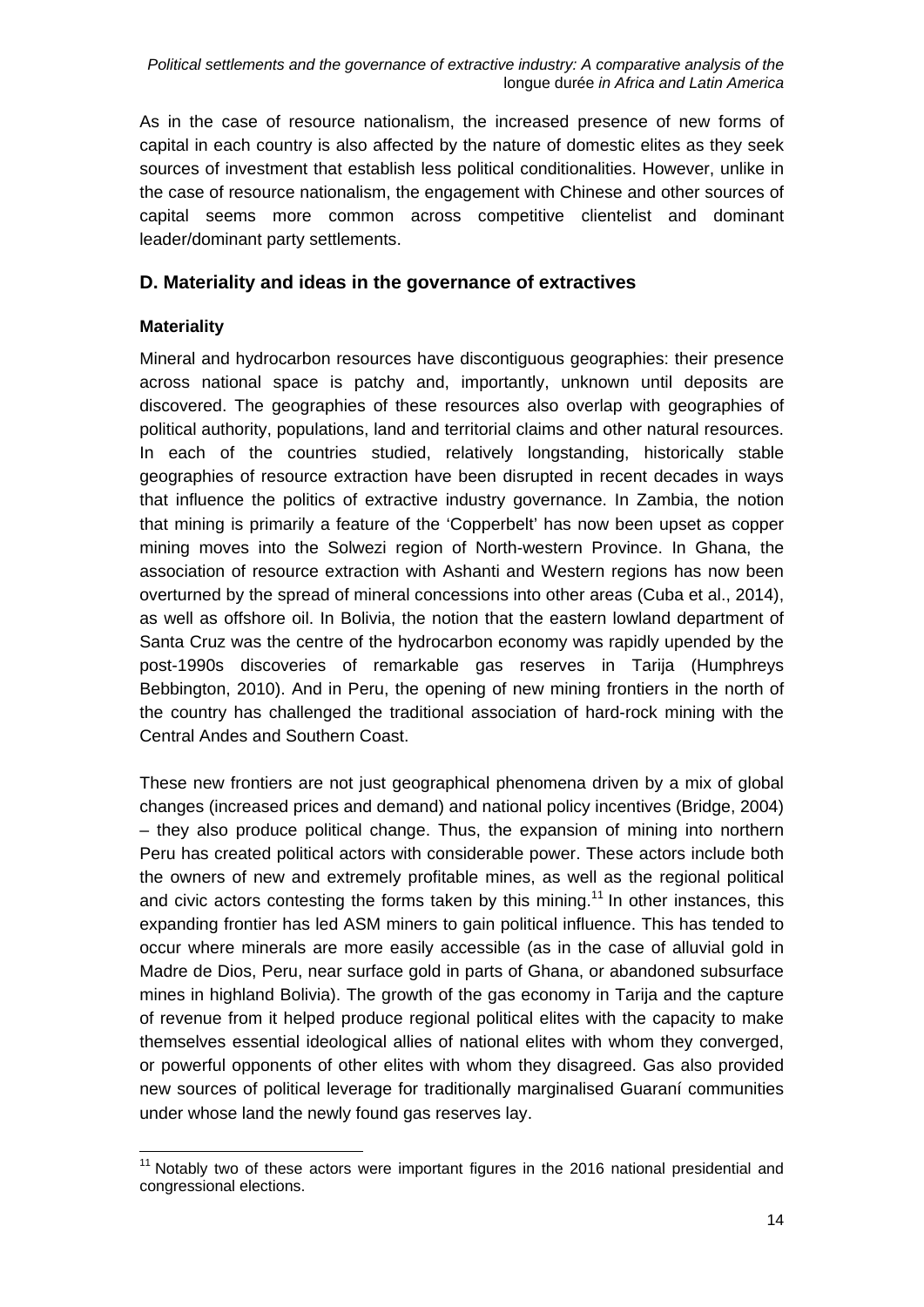While the expansion of copper into Zambia's North-western Province has not yet created regionally based political actors with the capacity to break into the national settlement, it may well do so in the future, and it has at least increased the leverage of local chiefs who have influence over land, and thus access to the subsoil. The expansion of both mining and oil into non-traditional regions of Ghana has brought into being subnational political actors (chiefs and otherwise) with capacity to engage the central government directly (Abdulai, 2017; Asante, 2016). At the same time as they strengthen new actors, these processes weaken the relative power of subnational actors in traditional areas of extraction – as, for instance, political authorities and labour in the Zambian Copperbelt. This intersection of the materiality of subsoil resources with frontier expansion due to global demand and prices thus becomes part of an explanation of how actors once excluded from national settlements gain holding power that in some cases enables them to influence national debates on resource governance. By the same token, these processes also help explain how factions that were at one time vertically included in the political settlement – perhaps especially organised labour in areas of traditional production – slowly lose leverage within the dominant coalition.

Furthermore, these processes and shifts in the balance of power are part of an explanation for the emergence of (and then struggles over) new rules governing the distribution and spending of resource rents. Across all four countries, though perhaps in ways that are more pronounced in Peru and Bolivia, the expansion of the extractive frontier into areas without a tradition of mining or hydrocarbon production has been characterised by conflict and resistance. This has generated a broad literature that suggests that such conflict has sometimes reflected efforts to protect or claim rights (to territory, water, self-governance, etc.) and at other times has been used as a tool to gain access to employment, rents, subcontracts and other benefits or compensations (Arellano-Yanguas, 2011; Bebbington, 2012). To some extent, regardless of these different drivers of resistance (some of which are interest-based, others of which are idea-based), a common response across all four countries has been for national elites to share resource rents with subnational and local authorities in the hope that this will dissipate conflict, buy off resistance, and create conditions allowing access to subsoil resources.

One such mechanism in each of the countries has been the use of CSR as a way of co-opting local elites (Frederiksen, 2017). In three of the countries (Peru, Bolivia and Ghana), a second, and financially much more important, mechanism has been to institute systems for the transfer of taxes and royalties to the regions in which resource extraction occurs. The most generous of these transfers has been the Peruvian one, which returns 50 percent of all taxes on mining companies to authorities in the regions of extraction. The least generous is that in Ghana, which sends just 10 percent of royalties back to a mix of district assemblies, traditional authorities, and stools.<sup>12</sup> Bolivia stands in between, with more substantial transfers of

 $12$  Stools are a form of local authority in Ghana. Note also that a tenth of this 10 percent can be retained by the Office of Administration of Stool Lands for administrative costs.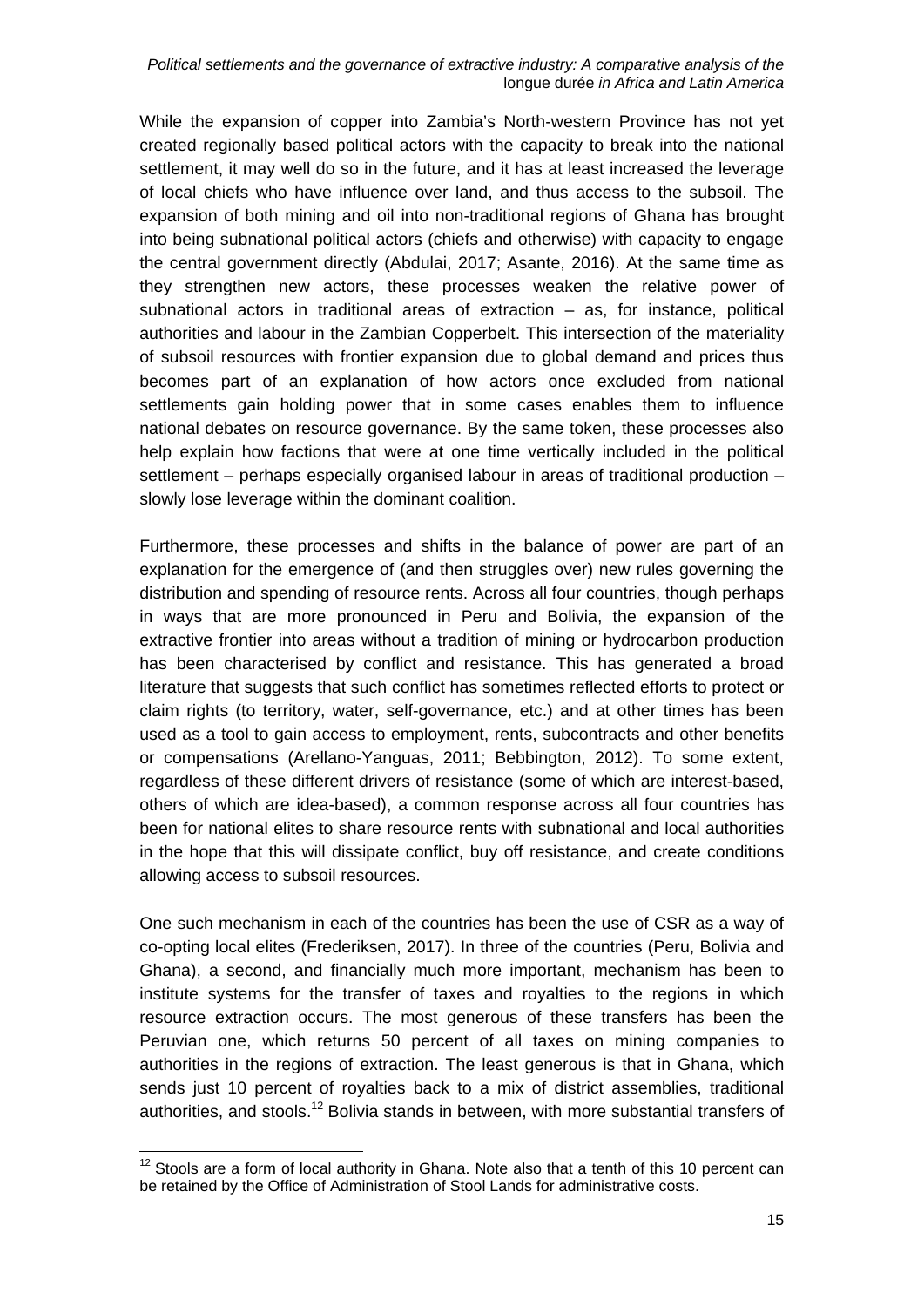hydrocarbon taxes back to gas- and oil-producing areas, and much smaller transfers of mining taxes to mining regions. Peru appears to have been particularly generous because of the level of local conflict surrounding resource extraction. Government and corporate elites believed – incorrectly, as it turned out – that transferring resources to these regions would reduce conflict (Arellano-Yanguas, 2011). In both Peru and Bolivia, when central authorities have subsequently sought to reduce such transfers, they have been largely unable to do so because of the level of local resistance. Such resistance, driven by actors who became accustomed to the receipt of these transfers, reflects a further sense in which the geography of resource extraction creates subnational constituencies with holding power.

### **Ideas: resource nationalism, the nation and technopols**

Preceding sections have already drawn attention to the ways in which ideas related to resource extraction influence the constitution of national political settlements and governance arrangements. Ideas surrounding territory, rights, environmental impactsand ethnic-racial identity have been important in the emergence of subnational actors that contest resource extraction and the distribution of rents generated from minerals and hydrocarbons. While the cases suggest many ways in which ideas are important, here we focus specifically on the influence of ideas of resource populism, national unity and the nation, and technically grounded economic management.

Resource nationalism is the notion that natural resources should be managed above all for the needs of 'the nation', and therefore should be controlled by the nation state for 'the people'. This idea is closely related to historical experiences of colonialism, dependent development, and the capture of resource rents by foreign capital. It also has a constitutional basis in many countries, insofar as national constitutions define the state as the owner of subsoil mineral resources. This observation is important because the global industry typically talks of resource nationalism in negative terms, as an unauthorised exercise of state power that puts a break on market functioning. This framing ignores the constitutional obligation of many states to administer their countries' subsoil resource wealth, as well as the resonance that this idea has with broad parts of national populations.

Such national-populist renderings of resource nationalism have been important in all four countries. They have emerged at different historical moments and have (as noted earlier) typically been associated with dominant party/dominant leader settlements. In Zambia, such ideas informed the nationalisations effected by the United Independence Party of Kenneth Kaunda, the first president after independence, during the late 1960s and early 1970s. They were also present in the approach to natural resource governance of Kwame Nkrumah, the first president and prime minister of Ghana following independence in 1957. In Peru, they were especially strong during the period of the nationalist Revolutionary Government of the Armed Forces (GRFA) from 1969 to 1974. In Bolivia, they were at the core of the agenda of the post-1952 government of the Revolutionary Nationalist Movement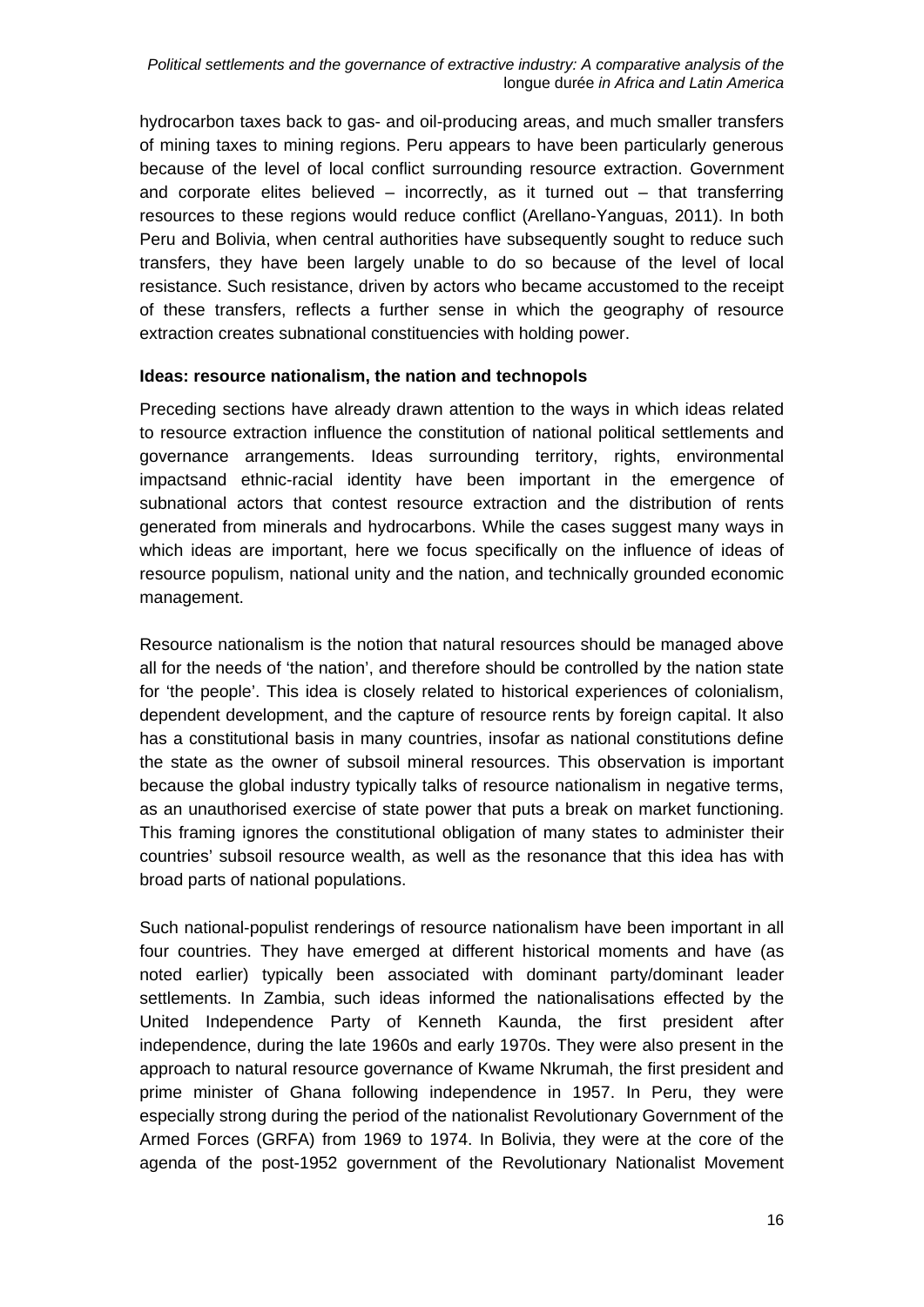(MNR) and then again, more recently, since the 2006 election of the indigenistsocialist government of Evo Morales' MAS.

In each of these cases, ideas of resource nationalism grounded in organised labour in the mining and oil sectors, party intellectuals, and other factions provided ideological support for notions of state ownership of extractive industry. While in more recent periods, such ideas have been most forcefully mobilised in Bolivia, they have also been apparent in mineral taxation debates in the three other countries, in each instance informing (usually short-lived) efforts to introduce tax increases during periods of commodity boom.<sup>13</sup> Interestingly, there seems to be some indication that the Bolivian example has served as a point of reference for some African countries pursuing such options. One prominent example has also been the concept that antipoverty policy instruments could be directly funded by taxes on mineral and hydrocarbon sectors (Mosley, 2017). What is important here is to recognise that these sets of ideas only come into being because of the long-standing couplings of resource extraction and colonial and post-colonial exploitation. How history is remembered and interpreted thus matters. The ideological significance of natural resources in these histories creates ideational space for ideas of resource nationalism.

Ideas of the nation, national unity and sovereignty influence the governance of extractive industries in additional ways. To the extent that the localised nature of resource extraction can elicit subnational movements demanding either greater autonomy in the governance of natural resources, or greater claims over the revenue streams made possible by royalties and the taxation of extractive industry, there is always a sense in which the political dynamics surrounding extraction can challenge national integration (see Ross, 2008). Indeed, while transferring revenue to mineraland hydrocarbon-producing regions, Ghanaian and Bolivian central authorities have also mobilised ideas of national unity (Ghana) and national equity/harmony (Bolivia) as rationales for increasing central control over resource rents, with a view to spending them in line with national policies and in a way that does not concentrate fiscal transfers in the regions in which extraction occurs. In Ghana, there has been a recurring commitment to distribute rents without regard for regions of extraction. Even resources from the Mineral Development Fund, which are theoretically meant to mitigate the environmental and social costs in the communities where mining occurs, are distributed to benefit non-mining communities in the name of 'unity'. In Bolivia, the MAS government has deployed ideas of the nation as a justification for changes to fiscal policy that seek to reduce the proportion of rents going to departments in the eastern lowlands that have been critical of the MAS government. Though these moves have also been part of conscious efforts to reduce the power of subnational factions, they have been crafted in terms of 'the nation' and 'the people'. Peru offers further insight into the importance of ideas, albeit with a different twist in which the idea of technocracy as legitimate government has been important in influencing the governance of extractives and development. The relative stability of

 $13$  In Ghana in 2009; Peru in 2011; and Zambia in 2008.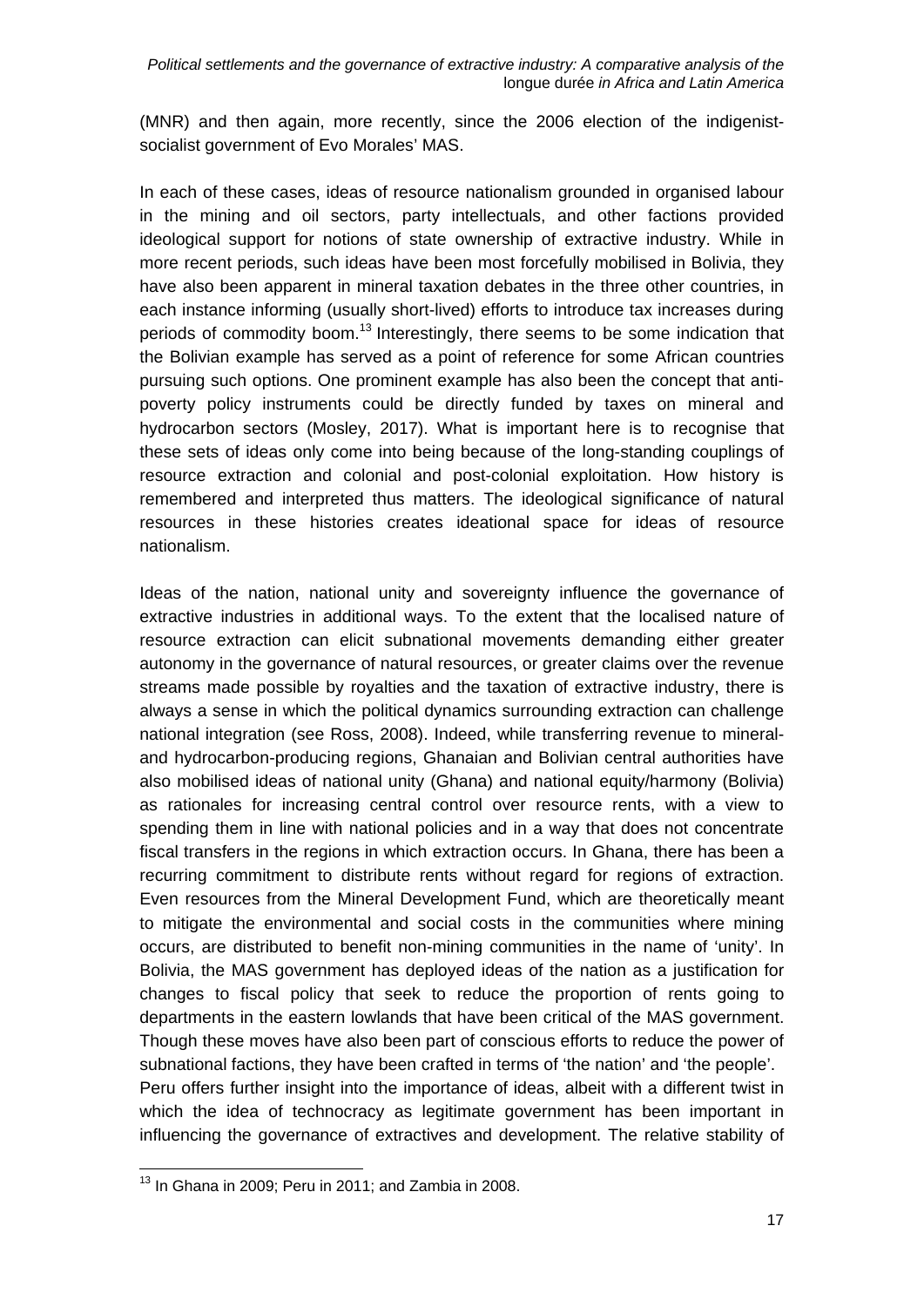macroeconomic policy, and the suite of incentives to encourage extractive industry investment across the country, even in the face of relatively unstable governments and sustained social conflict over resource extraction, is taken by some scholars to reflect the relative power of technocrats within key ministries in defining national policy (Dargent, 2015; Sanborn et al., 2017). These technocrats have, over the last 20 years, been committed to ideas that place value on free markets, are suspicious of planning, and deeply doubt the capacity of the state to be an efficient and effective economic actor. The argument here is that in a 'context of "fractured politics" (Crabtree, 2011), technocrats have remained fundamental to operating the central state in Peru, and this has contributed to a higher degree of stability and responsibility in macroeconomic policymaking than in past eras' (Sanborn et al., 2017). Of course, this is also possible because of a certain alignment between the thinking of technocrats and that of national business élites, but it also appears that the very *idea* of being technical rather than political is mobilised in ways that protect space for such so-called 'techno-pols'.

# **E. Political settlements, extractive industry and inclusive development**

Terry Karl once commented that 'the "resource curse" is primarily a political and not an economic phenomenon' and that institutional distortions that militate against resource extraction fostering a combination of economic diversification and more inclusive development 'cannot be undone without a huge coordinated effort by all stakeholders involved' (Karl, 2007: 256, 258). Indeed, the notion that politics is the primary driver of how mining, oil and gas sectors are governed is taken as a given by many working on the topic. The centrality of politics is also made painfully and acutely clear by the remarkable work done by activists and NGOs on the topic, and it would be impossible to look at Global Witness's work, or to interpret the March 2016 murder of Honduran activist, Berta Cáceres,<sup>14</sup> without concluding that the primary problem surrounding resource extraction hinges around relationships of power and how it is exercised. The question, however, is how to talk about such power in a formal, analytical way.

Political settlements frameworks focus attention on relationships of *vertical* power between elites and bases within a dominant coalition, and *horizontal* power between elites of a dominant coalition and excluded factions who are not party to the benefits bestowed by the coalition (Khan, 2010). Levy and Walton (2013; Levy, 2014) complement this framework by arguing that how elites within a dominant coalition manage these relationships and approach development depends on whether the broader political system is characterised by competition among leaders and parties or the dominance of a particular leader or party. Political competition would lead elites to recruit clients into the coalition as a means of holding on to power (a form of political settlement they refer to as 'competitive clientelism'), and would tend therefore to operate with shorter-term time horizons oriented towards recruitment of clients ahead of electoral cycles. Conversely, dominant leaders and parties are able to worry less about client recruitment and to use resources for longer-term political

 <sup>14</sup> See: Global Witness (2016).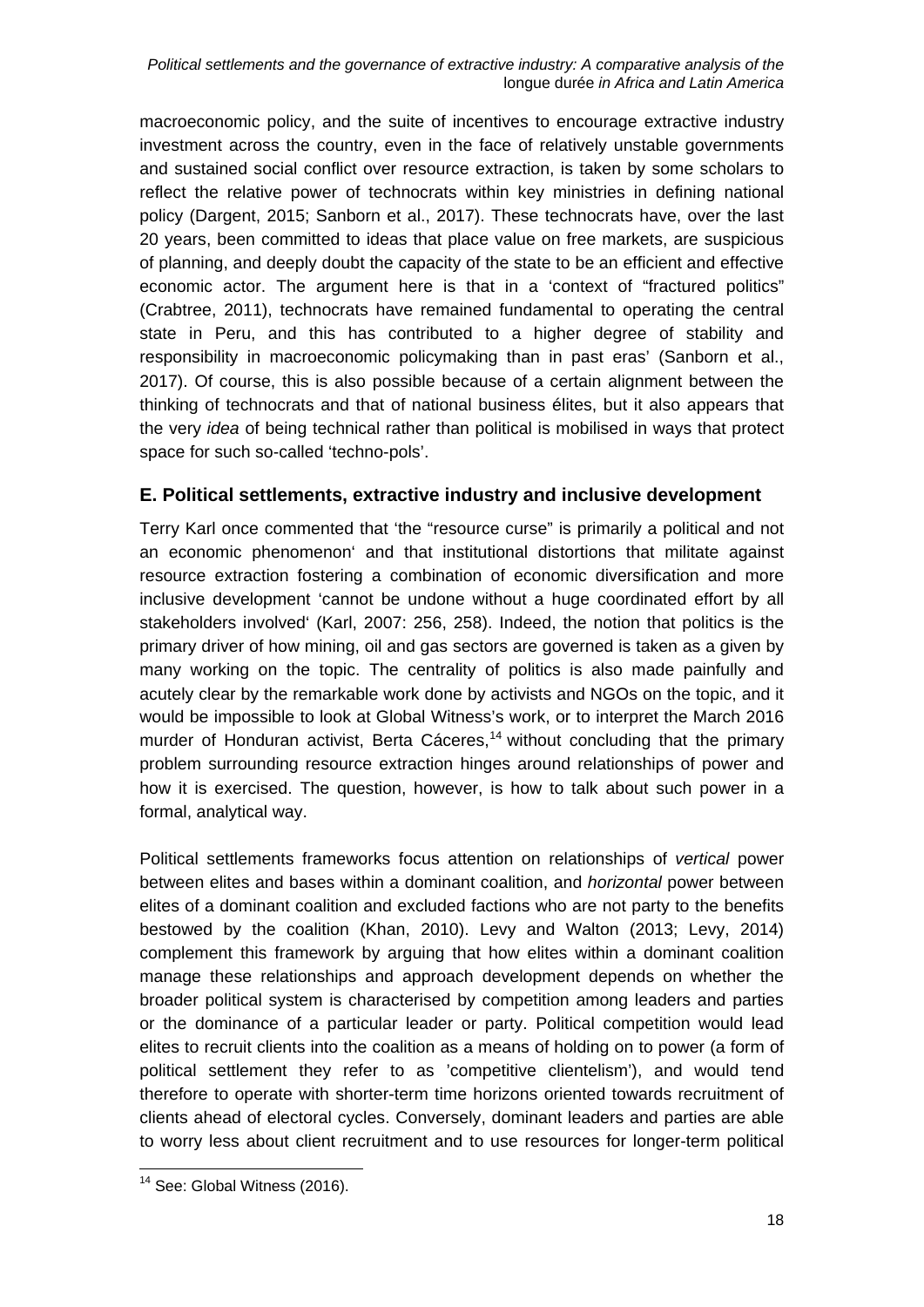projects based on particular ideas of development or personal gain, a form of settlement referred to as a dominant leader/dominant party settlement. Such forms of dominant party/leader settlement can range from the authoritarian modernisation project of a developmental state through to a personalised kleptocratic project, and can involve leadership that is autocratic or elected but dominant.

How far do these frameworks help explain how extractive industries have been governed across our cases? In turn, how far does the prominence of extractive industries in these economies help explain these vertical and horizontal relationships and the extent to which political arrangements are characterised by competition or authoritarianism? Several themes emerge in the case studies. The first two themes relate to the relationships between the nature of the broader political systems, extractive industry governance, and modes of inclusion. The second two topics have to do with the relationships between horizontal and vertical distribution of power among elites, excluded factions and 'lower-level groups', and institutional change. The final issue relates to the particular insights to be gained from a long-term view of these relationships.

### **Competitive clientelism, economic transformation, and modes of inclusion**

It is often argued that competitive clientelist systems tend to be associated with only weak commitment to investment of resources in structural transformation of the economy because leaders' primary concern is to use resources to recruit electoral support in order to remain in power. Indeed, this claim is at the core of arguments for the developmental state, where the notion is that the combination of authoritarian rule with bureaucratic competence can allow states to introduce coordinated programmes of economic and institutional modernisation without having to dilute reforms to accommodate the electoral and political claims made by those who lose out in such processes (Evans, 1995; O'Donnell, 1973; 1988; Golooba-Mutebi, 2013).

At one read, the case for the limited developmental efficacy of competitive clientelism seems to be borne out by the four country cases. The argument is made most forcefully by Abdulai (2017) in his discussion of mining governance in Ghana, where he argues that a competitive clientelist system has created incentives for the political party in power to use rents from extractives primarily as a means of cultivating clients with a view to securing allegiance ahead of the next electoral campaign. He argues:

"It is this form of political calculus that shapes the manner in which mining resources are distributed, and how this in turn shapes the impact of mining on national and local development. Notably, allocation of rents to traditional authorities and chiefs does not seem to be driven by socio-economic development concerns, but is more of a co-optation strategy driven by: (1) the logic of maintaining social orders due to the significant leverage of traditional authorities over mineral-rich lands; and (2) the desire of ruling elites to win and maintain political power through the political support of chiefs who wield substantial leverage over rural voters. Traditional authorities therefore tend to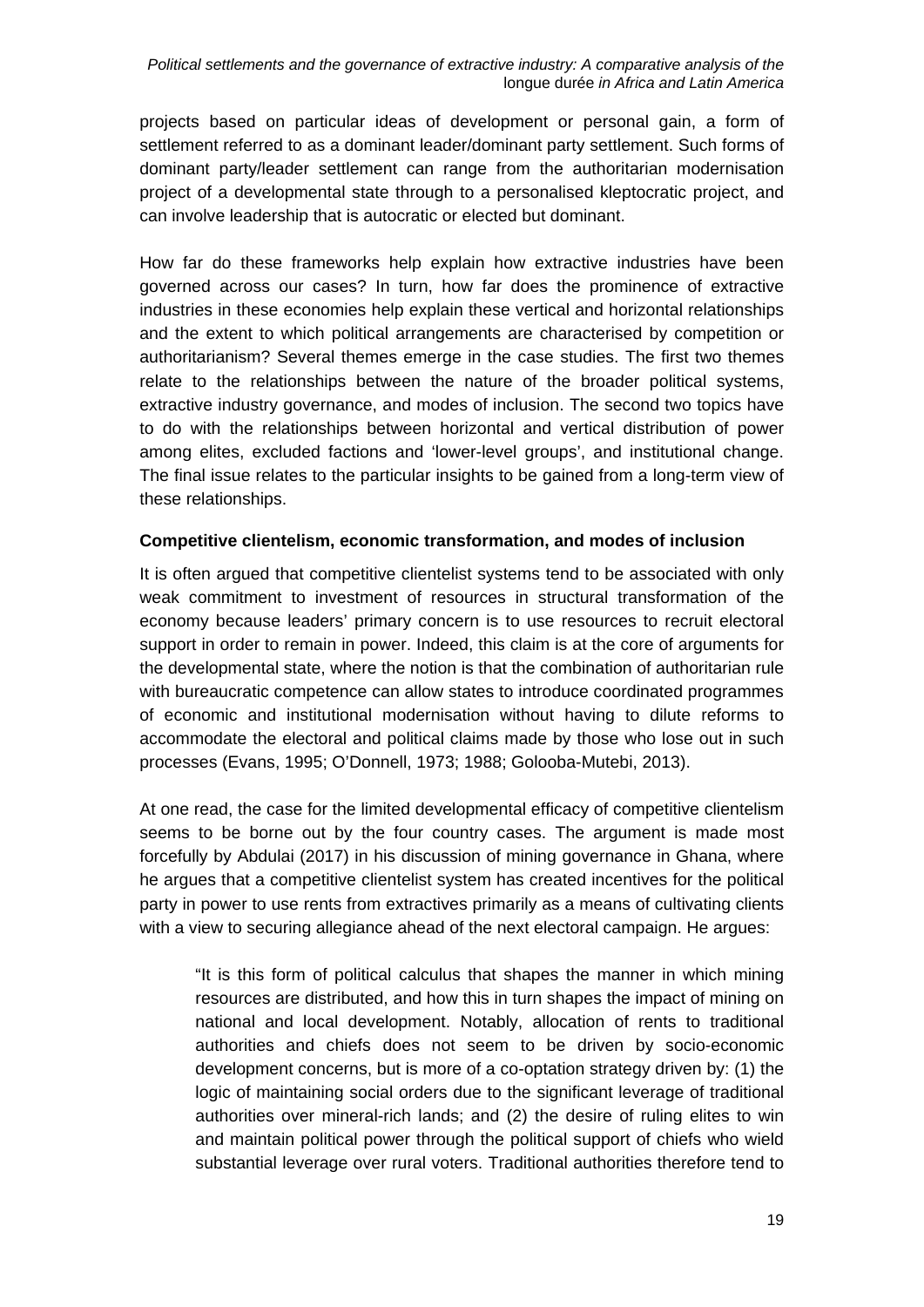receive a significant share of mineral rents mainly because ruling political elites want to avoid provoking resistance from a group in society that brokers land and votes in the rural areas."

Humphreys Bebbington and Grisi Huber (2017) make a similar argument for the case of Bolivia, though they put the emphasis less on using resource rents to cultivate clients and more on building political alliances:

"…the incentive has consistently been to control revenue streams from resources in order to spend on managing political alliances rather than to invest in economic and social development."

Similar arguments can be made regarding rent distribution in Peru through the *canon minero*, <sup>15</sup> which is the transfer of 50 percent of all taxes paid by mining companies back to the regions in which mining occurs. Though initially intended in part to diffuse protest in mining areas, studies have suggested that the *canon minero* has in fact aggravated conflict (Sanborn et al., 2017; Arellano-Yanguas, 2011; Ponce and McClintock, 2014) and locked the central government into sustaining these transfers even when their development effectiveness has been disappointing (because any effort to reduce the *canon* is prone to elicit local protest).

However, a closer look at the extractives sector suggests that while competitive clientelist systems might underinvest in state-directed approaches to economic diversification and transformation, they *have* nonetheless been associated with transformational policy in the extractives sector, indeed economy wide. In all four countries, the introduction of thoroughgoing neoliberal reforms to break up state extractive industry enterprises and encourage foreign direct investment has occurred during competitive-clientelist regimes. This is particularly clear for the periods from the latter 1980s to mid-1990s in Bolivia, Ghana and Zambia.<sup>16</sup>

Across the cases, periods of competitive clientelist rule have not succeeded in using resource rents to foster any substantial diversification of the economy. In Peru, the commitment of 50 percent of state-controlled resource rents to the *canon minero*  (coupled with their use in financing national social programmes and the return of all royalties to the producing regions) has the knock-on effect of reducing resource availability for investment in economic diversification and structural transformation of the economy, even when ministers have identified this to be a critical need (Ghezzi and Gallardo, 2013). In the Andean region, the argument is made that governments systematically underinvest in research and development relative to what they spend

 $15$  The use of CSR as a means of distributing rents from companies to local authorities in the hope of securing support for mining operations might be understood this way also (Frederiksen, 2017).

<sup>16</sup> A partial exception being Peru, where the authoritarian Fujimori regime introduced many such reforms. However, early neoliberalising reforms *were* introduced under the preceding competitive regimes, and were then consolidated in subsequent competitive-clientelist regimes.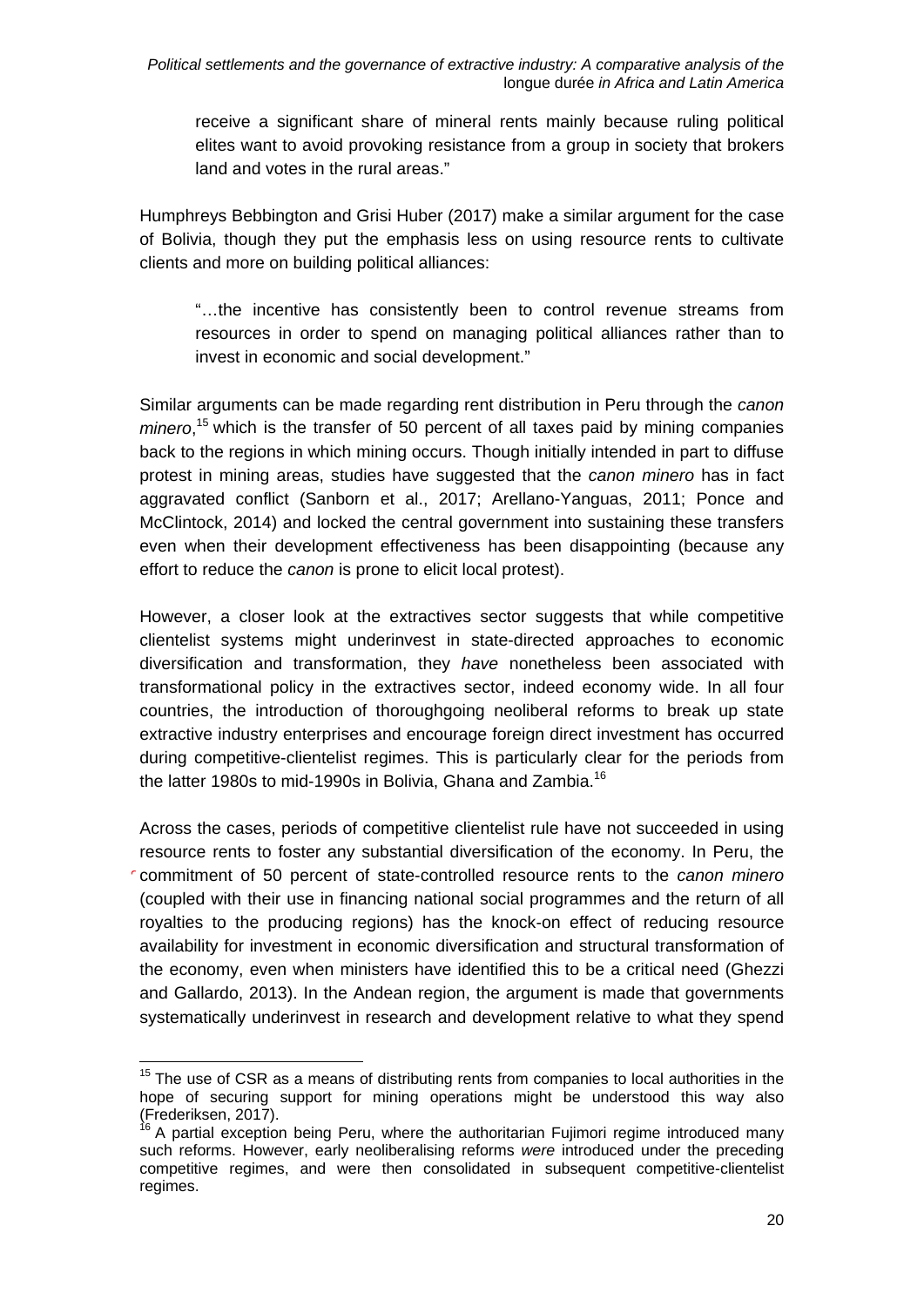on transfers, and this lack of spending on innovation holds back economic change. The Ghana paper argues that the emphasis on channelling rents to clients has meant they are not available for investment in alternative forms of economic development and the creation of a more broadly based national capitalist class. However, it is also possible that the combination of Dutch disease effects, global competition and free trade agreements that hinder preferential treatment of domestic industry together made such diversification unlikely, with or without targeted investment.

One consequence of this is that under these regimes, large-scale extractive industry has fostered social inclusion at least as much through contributing taxes and royalties that have then been spent on targeted social protection and other transfer programmes as through the labour market. This pattern may vary across the countries, with the more significant successes in poverty reduction in Peru and Bolivia arguably reflecting the combination of transfer programmes and the trickledown effect of overall benefits of rapid economic growth fuelled by the mining and hydrocarbon sectors (Mosley, 2017; Sanborn et al., 2017). It remains an open question as to how durable such poverty reduction will be once commodity prices (and thus tax and royalty payments) begin to fall and the fiscal base of social protection programmes becomes subject to growing pressure.

Finally, the fact that both Peru and Bolivia have had significant success in poverty reduction over the last decade presents a challenge to arguments about the relations between political settlements and inclusive development. While both contexts are characterised by a broadly competitive clientelist political logic, Bolivia's MAS government has been in power for a decade and is beginning to display some of the features more characteristic of dominant party contexts. It also espouses an ideological commitment to socialism. Peru looks very different. The same period has seen regular turnover of governing parties, with swings from the right to centre-right and a more or less sustained ideological commitment to the market as the most effective allocator of resources and investments. Not only do these two quite distinct cases share similar patterns of inclusion as measured by poverty reduction, they also share certain features of inclusion as regards patterns of consultation over resource extraction, with evidence in each country of significant limits on community-level voice regarding the viability, design and governance of mining and hydrocarbons (Humphreys Bebbington and Grisi Huber, 2017; Sanborn et al., 2017; Humphreys Bebbington and Bebbington, 2012). The implication is that the relations between inclusive development and natural resource extraction can be similar under differently structured settlements. This may suggest equifinality, in which the workings of different types of political settlements end up achieving similar outcomes by different means, or it may suggest different settlements following ultimately similar strategies (the promotion of rapid growth of extractive investment, coupled with concerted efforts to redistribute the benefits of this growth).

#### **Dominance and modes of inclusion**

Over the *longue durée* considered in the four country studies, there have been several periods of more or less authoritarian and personalised dominant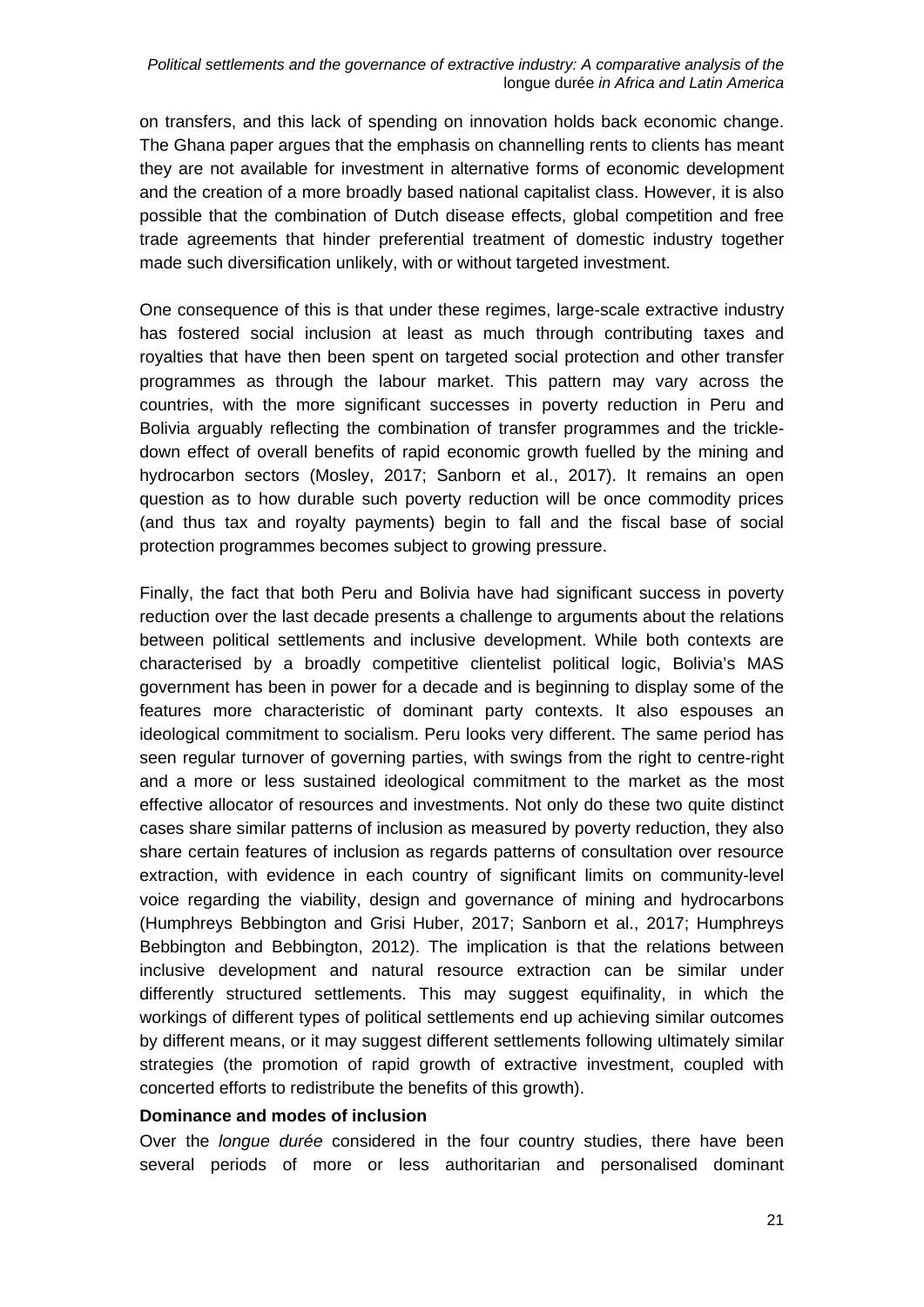leader/dominant party rule. The most obvious of these are the military government of Peru from 1968 to 1980 and the period of Kenneth Kaunda's dominant leader, and from 1973, one-party rule in Zambia from 1964 to 1991. Arguably, Evo Morales' MAS government in Bolivia is also attempting to build an increasingly dominant leader/party mode of rule. These periods were associated with state ownership of the extractive industries (the MAS government has re-floated/re-strengthened state mining and oil companies)<sup>17</sup> and a unionised workforce, with benefits channelled primarily to unions and to human settlements around mine sites.

The Kaunda and Peruvian military regimes did seek state-led modes of economic transformation, but ultimately with little success – neither in economic diversification nor in sustained poverty reduction. Efforts to foster inclusion through employment or unions (but not political participation) also unravelled. Thus, while a case could be made that these authoritarian/dominant party systems did encourage development policy that looked beyond the short-term need to recruit clients for electoral success (MAS being an exception, as it is still subject to electoral disciplining), they were not successful in converting these visions into sustainable forms of social inclusion. This is so both because of limited governing and technical capacity and (in Zambia's case) because of falling commodity prices. So while the Levy and Walton (2013) framework might go some way in explaining how and why certain ideas about development and inclusion emerged under these authoritarian systems, it remains the case that these ideas failed on their own terms.

### **Horizontal and vertical power relations and piecemeal institutional reform**

In each of the four countries, a significant part of the post-1995 expansion of largescale extractive industry has occurred in non-traditional areas for mining and hydrocarbons. In most instances, these have also been areas occupied by resourcepoor and politically excluded populations. Examples include: the ethnically diverse communities of North-Western Province in Zambia long-excluded from the Copper-Belt-Lusaka axis of power; the sparsely populated dry Chaco of Bolivia occupied by resource-poor municipalities and historically excluded Guaraní and Weenhayek peoples (who have even been marginal within the broader indigenous movement); chronically poor peasant and indigenous communities of the Peruvian Andes; and resource-poor communities in Ghana. In Khan's terms, expansion has largely occurred in areas occupied by lower-level factions, some of them ostensibly within the dominant coalition (as would be the case of the Guaraní and Weenhayek during the MAS government in Bolivia), others not – but in all cases, these have been groups in positions of relative marginalisation from centres of power.

However, as noted earlier, this selfsame expansion has increased the potential political leverage of these excluded groups insofar as they can complicate company access to the subsoil. This leverage has increased further as transnational and national urban actors concerned with rights, environmental impacts and justice have reached out to these factions. Often the response of elites within the dominant

 $17$  In Peru, one US mining company survived nationalisation.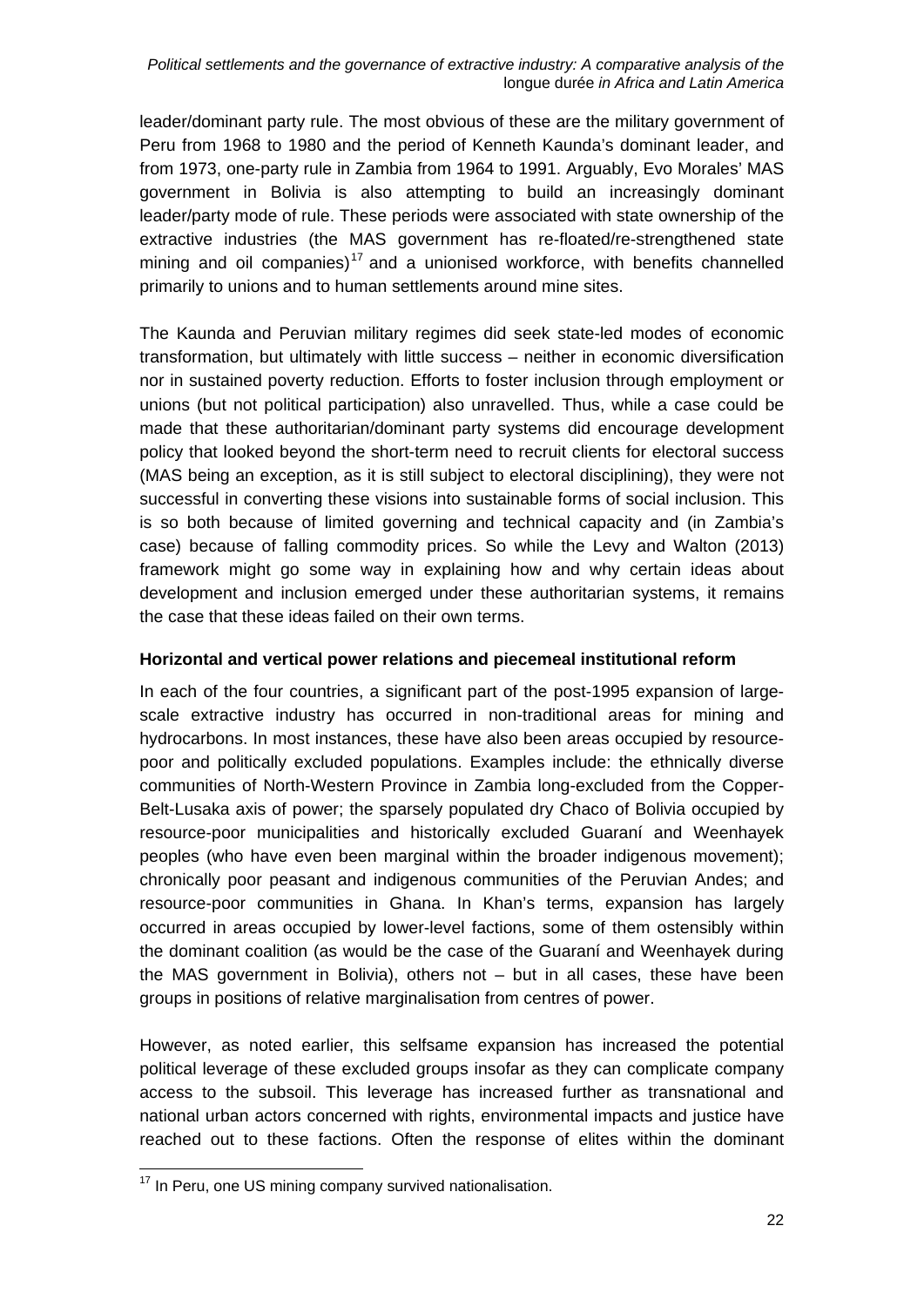coalition has been to try and co-opt these newly empowered actors, and this has sometimes been successful. However, at the same time, the mobilisation (or threat of mobilisation) on the part of these factions has also induced a series of institutional reforms. This has perhaps been most evident in Peru, where, in the face of conflict, governments have introduced new laws and regulations on environmental impact, prior consultation, revenue sharing and local land-use planning, among others. These regulations have, however, been introduced in response to horizontal pressures, rather than because of fundamental changes in development thinking among elites and within the dominant coalition. As a result, these reforms have also been introduced in a piecemeal fashion, and are fragile and subject to reversal (as has indeed happened – see Sanborn et al., 2017). This use of institutional change in response to specific claims and perceived urgencies has tended to produce governance arrangements that lack strategic coherence.

### **ASM as a constraining form of horizontal power**

In Bolivia, Ghana and Peru, and to a lesser extent in Zambia, the last three decades have been associated with the continuing and substantial growth of an artisanal, small- and medium-scale mining sector. This sector, which is composed largely of poor un- or under-employed parts of the rural and urban population, has emerged from factions long excluded from the formal economy, as in the case of communities affected by the expansion of the extractive frontier, noted above. There are, however, two significant exceptions to this trend. First, the sector also incorporates relatively significant owners of capital. These are the entrepreneurs who provide the largerscale machinery, organise work gangs, control marketing and, in some instances, participate in laundering illegally sourced investment capital. Second, in the specific case of Bolivia, a number of these miners – in particular the more powerful ones – previously worked in the miners' union of the pre-1985 period. When union workers were laid off as part of structural adjustment programmes, some were given mining licences as compensation. These rights have become part of the basis for the growing informal sector. Importantly, they are also a key asset with which these miners have been able to negotiate with larger-scale companies interested in mining the areas to which the formerly laid-off miners now hold mineral rights.

For these different reasons, the ASM sector has emerged as a particularly powerful faction. Its influence resides in the fact that not only does it control access to the subsoil often sought by expanding large-scale mining operations, but in Ghana, Peru and Bolivia, this sector is responsible for a substantial percentage of all gold leaving the country. In addition, the low-tech, labour-intensive nature of ASM means that the sector generates many more jobs than does large-scale mining. This combination of factors has meant that these sectors have had the potential to influence dominant coalitions in more significant ways than do dispersed communities, municipalities, environmentalists and others with their more specific claims. In Bolivia, the mobilising power of the co-operatives has meant that they were able to exercise significant influence over new mining legislation in 2014. In Peru and Bolivia, there is evidence to suggest that the sector (or at least important actors within the sector) have been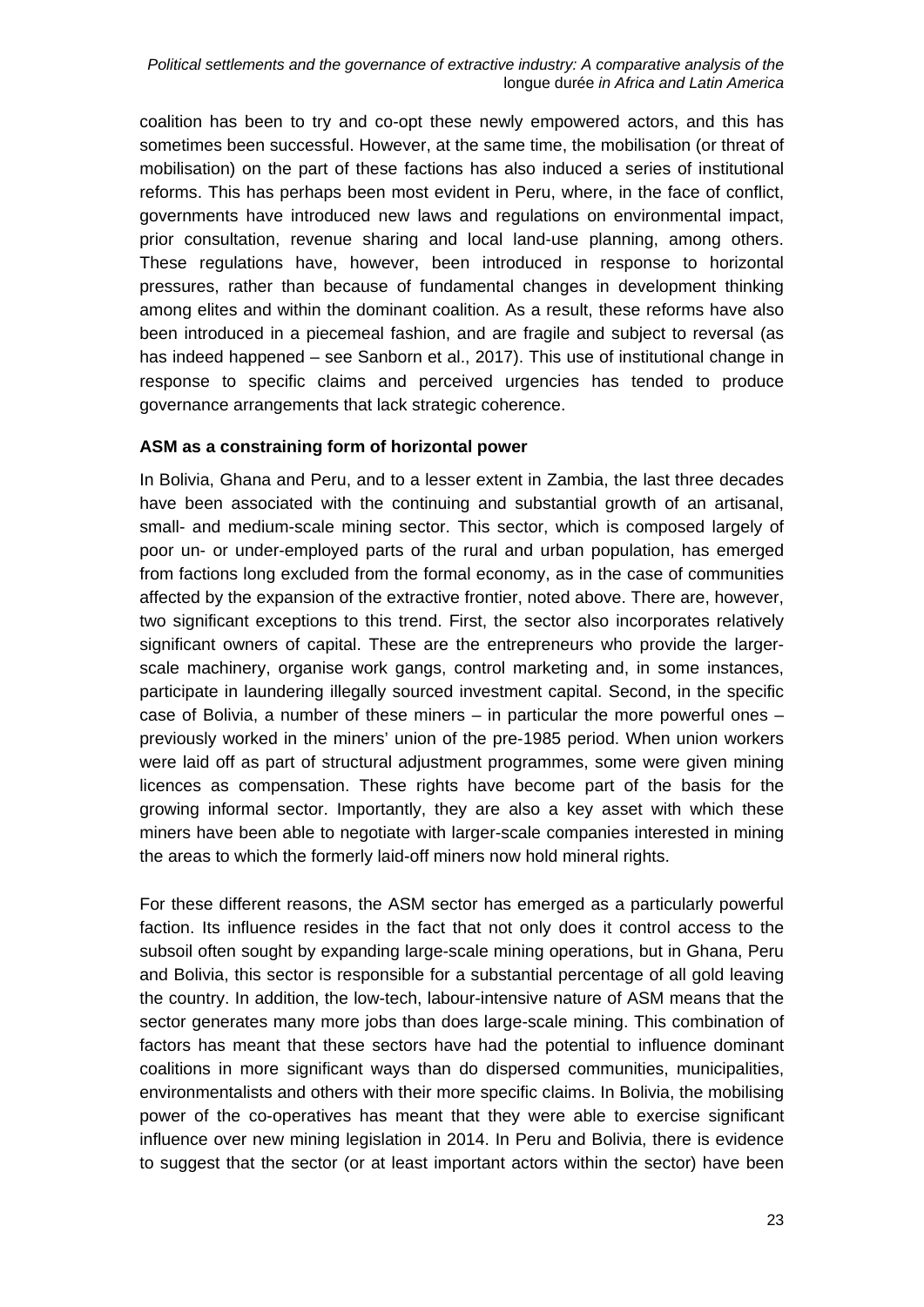able to use their resources to influence the election of subnational and national representatives. In Ghana, artisanal and small-scale miners (known mostly as *galamsey*) produce around one-third of Ghanaian gold exports and the ASM sector provides livelihoods to over 1 million people. This sheer scale, coupled with the sector's links to local chiefs and business elites, gives it power. Abdulai (2017) comments that '[s]upporting small-scale mining is one simple way for politicians to appear sympathetic to the rural, unemployed youth and the families they financially support', noting also that:

 "[i]n a country where … presidential elections are sometimes won by less than 50,000 votes, it is easy to understand the political relevance of *galamsey*  operators to ruling political elites and in shaping the political settlement around mining sector governance more broadly."

#### **Cautionary insights from the** *longue durée*

While the two thematic studies on CSR and fiscal policy were focused on more recent periods of extractive industry governance, the country case studies considered far longer histories, going back to the late 19th or early 20th centuries. This longer view is sobering because – notwithstanding all the specific regulatory changes referred to in the different papers, the institutional innovations around CSR and fiscal policy, and the many shifts to and fro in dominant political coalitions – the impression is that underlying productive structures have changed less. At the beginning of the periods under analysis, these four economies were dependent on resource extraction (at least for FDI, fiscal revenue and export earnings), and by 2015 they were still dependent on resource extraction, albeit in some cases of different natural resources. Notwithstanding the emergence of more complex urban service and informal economies over time, or of a moderately diversified export agriculture and agro-industry, these four countries have not moved far beyond economies that are dependent on the primary sector. They have seen no real success in developing and diversifying a secondary sector, and continue to have public budgets that are dependent on the rise and fall of commodity prices. Put another way, they have not been terribly successful in developing relatively stable, durable and diverse channels of inclusion through either the labour market or public expenditure.

This presents a slightly perplexing dilemma, because while underlying structural problems in these economies seem to have been relatively stable, the case studies all suggest that 'relative "settlement" in political relationships may be more the exception than the norm' (Humphreys Bebbington and Grisi Huber, 2017). Or, as Sanborn et al. (2017) comment for the case of Peru,

 '…the last thing that comes to mind is a stable order or settlement'; instead '"[p]endulum", "labyrinth" and "kaleidoscope" are among the terms used by scholars to characterize Peru's volatile political and social dynamics'.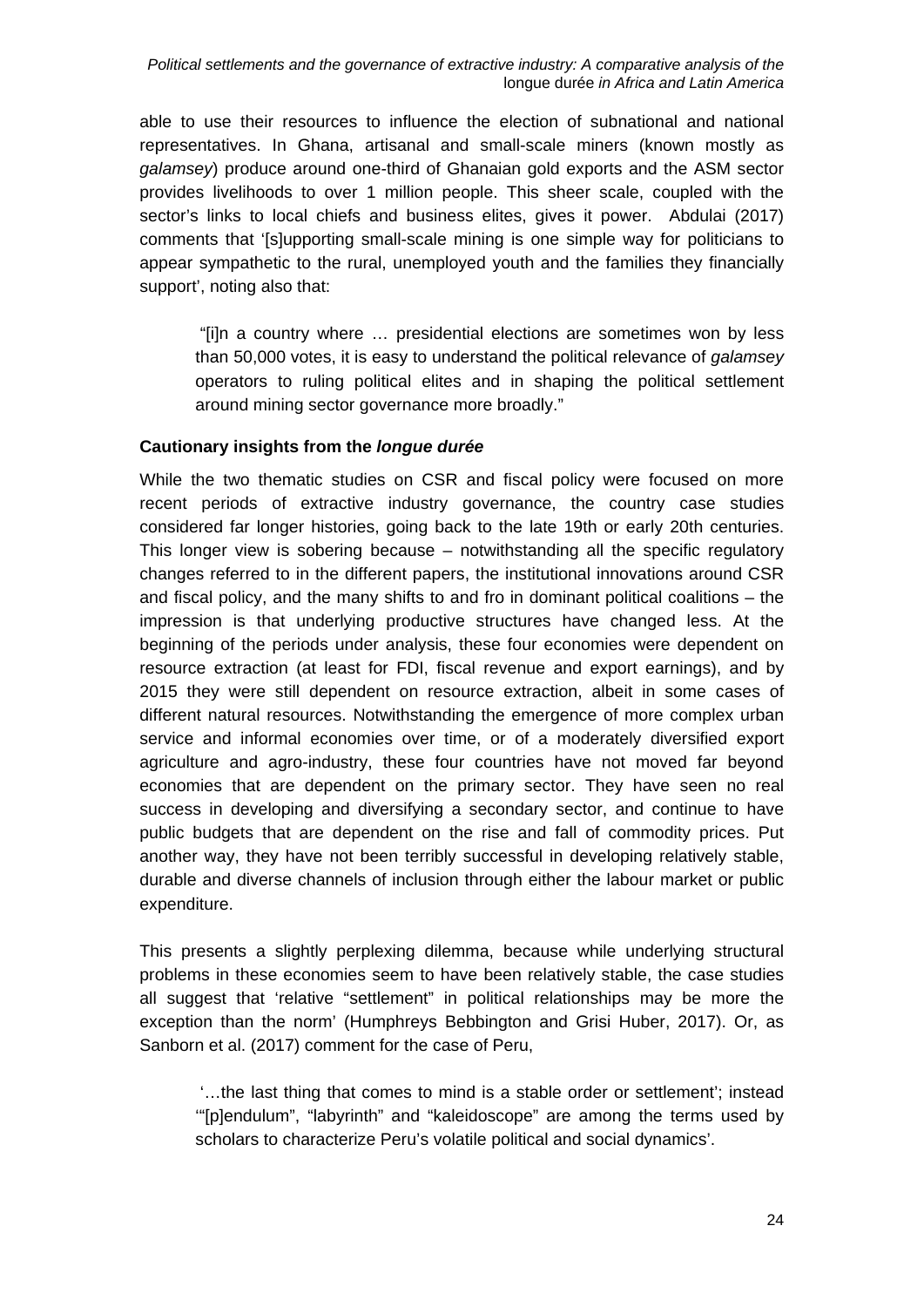Even when these two case study teams take a step back and decide that beyond the noise of political volatility, a handful of more settled periods *can* be discerned over the last century of Peruvian and Bolivian politics, this still leaves the analytical dilemma that the case studies present a picture of shifting political settlements but a productive structure still characterised by constraints deriving from commodity dependence.

Hinfelaar and Achberger (2017) resolve this dilemma by suggesting that the underlying sense of *plus ça change, plus c'est la même chose* can be interpreted in terms of a 'meta-settlement' persisting over the last century of Zambian politics:

"Using the vocabulary of political settlements theory, we argue that Zambia mostly resembles a meta-settlement, which is founded on a long lineage of the power of foreign influence in shaping economic and social policies."

The authors specifically argue that two key trends have persisted in Zambia across different settlements: authoritarianism and a narrow (vulnerable) elite. The first is manifest in a '…concentration of power in the hands of the executive branch and a weakening of institutions of accountability, including parliament and the judiciary'. This authoritarianism persists even after the emergence of multi-party elections. With regard to the second, Zambian leadership has tended to pass between relatively few hands, even if this change of power occurs often, as in recent years.

Though the specific nature of these persistent dynamics differs across cases, the existence of enduring trends is significant. It raises the question, if certain (generally negative) features have been so resilient to change, why is this so? The cases suggest that part of an answer to this question may have to do with natural resource dependence itself. First, through creating the reality, or the prospect, of significant rents, the very imaginary of subsoil wealth creates incentives that encourage political and economic elites to focus on capturing these rents, rather than seeking economic and political innovations that might create new value.

Second, by producing highly uneven geographies of accumulation and dispossession, and creating incentives to particular regions to increase their capture of rents, the natural resource economy creates serious obstacles to the building of broad-based coalitions that share a national development imaginary. Natural resource-dependent economies may tend to foster political splintering more than alliance. Moreover, one trend that *is* similar across all four cases – the influence of international capital – points to the largely global nature of the commodity chains in which natural resources are embedded and, perhaps, to incentives among elites to cater to foreign powers that can lend legitimacy to their regimes. This recognition of a 'meta-settlement' by Hinfelaar and Achberger (2017), however, emerges from an effort to tie together the five distinct political settlements that they identify in their paper. These settlements represent a number of shifts in political power and the nature of governance of natural resources from the colonial era to the present.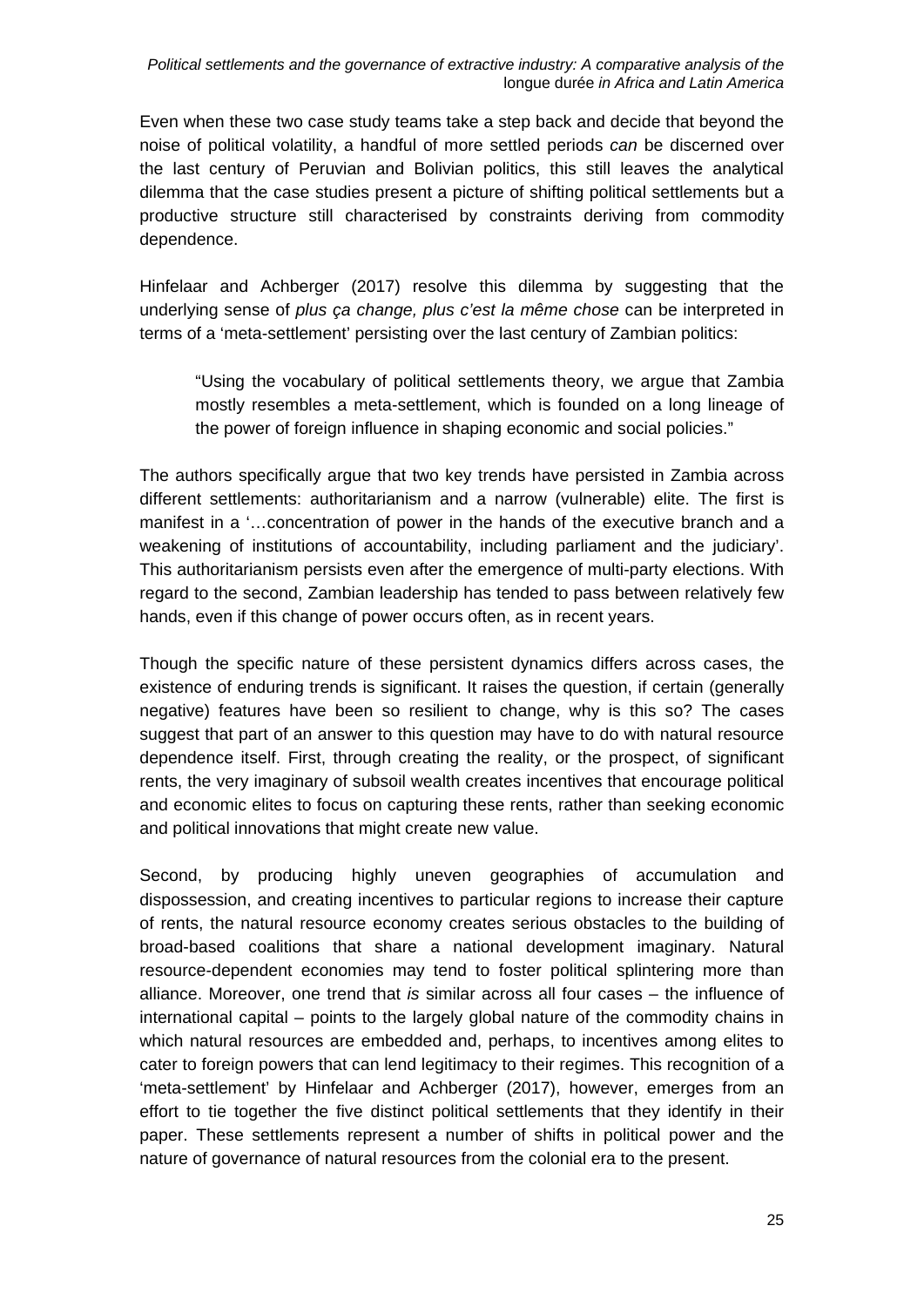It is important to note here that the emergence of powerful actors, along with changes in foundational ideas, have changed the nature of political settlements in each of the four countries of this study in ways that have enhanced inclusion: colonial subjects have become citizens with rights and voting power in all four countries; access to rule has become less determined by race or family; and degrees of competition among economic elites have increased. In general, competitive clientelist settlements have been associated with a sustained widening of citizenship rights more than dominant party/dominant leader settlements. Competitive clientelist settlements, while certainly not free of corruption, have been characterised by a relative absence of systematic, kleptocratic capture of resource rents. So the nature of settlements has had important implications for the relationships between resourcedependent economies and the nature and degree of social inclusion. Where the nature of settlements appears to have had less effect has been in the successful fostering of economic diversification and reduction of the weight of resource rents within the national economy.

# **F. Conclusions**

In each of the four case study countries, while the relationships between natural resource extraction and inclusive development have shifted over time, and in ways related to the overall nature of the political settlement, other dimensions of the extractive economy have shown considerably more resistance to change. There have been periods in which extractive industry has been associated with poverty reduction (typically when commodity prices are rising), and other periods during which levels of poverty have changed little or even deteriorated (typically when commodity prices fall). There have been times when extractive industry has generated jobs and/or resources for social investment on a scale that suggested the possibility of national modernisation (the 'golden' years on the Zambian Copperbelt or the last decade-and-a-half in Peru), and other times when the industry has been associated with stagnation. But underlying these swings (and perhaps explaining them), has been the constant of economic structures heavily reliant on the extraction and export of minerals and hydrocarbons, and thus also dependent on global commodity markets, foreign capital and the financial calculations and practices of transnational corporations.

Taking several steps back from the details of the long histories recounted in the four country studies, three sorts of dynamics appear to account for these relationships between extractive industries and inclusive development. The first dynamic relates to a model of accumulation that depends on the extraction and valorisation of natural resources. The nature of the resources extracted has been most constant in Zambia (copper), more variable in Bolivia and Ghana (moving from minerals to minerals and hydrocarbons), and most variable and diverse in Peru (moving from minerals and guano, to minerals, hydrocarbons and water used for export agriculture and hardrock mining). Notwithstanding these shifts among types of resources, the broad logic has remained relatively constant: the extraction of natural resources to generate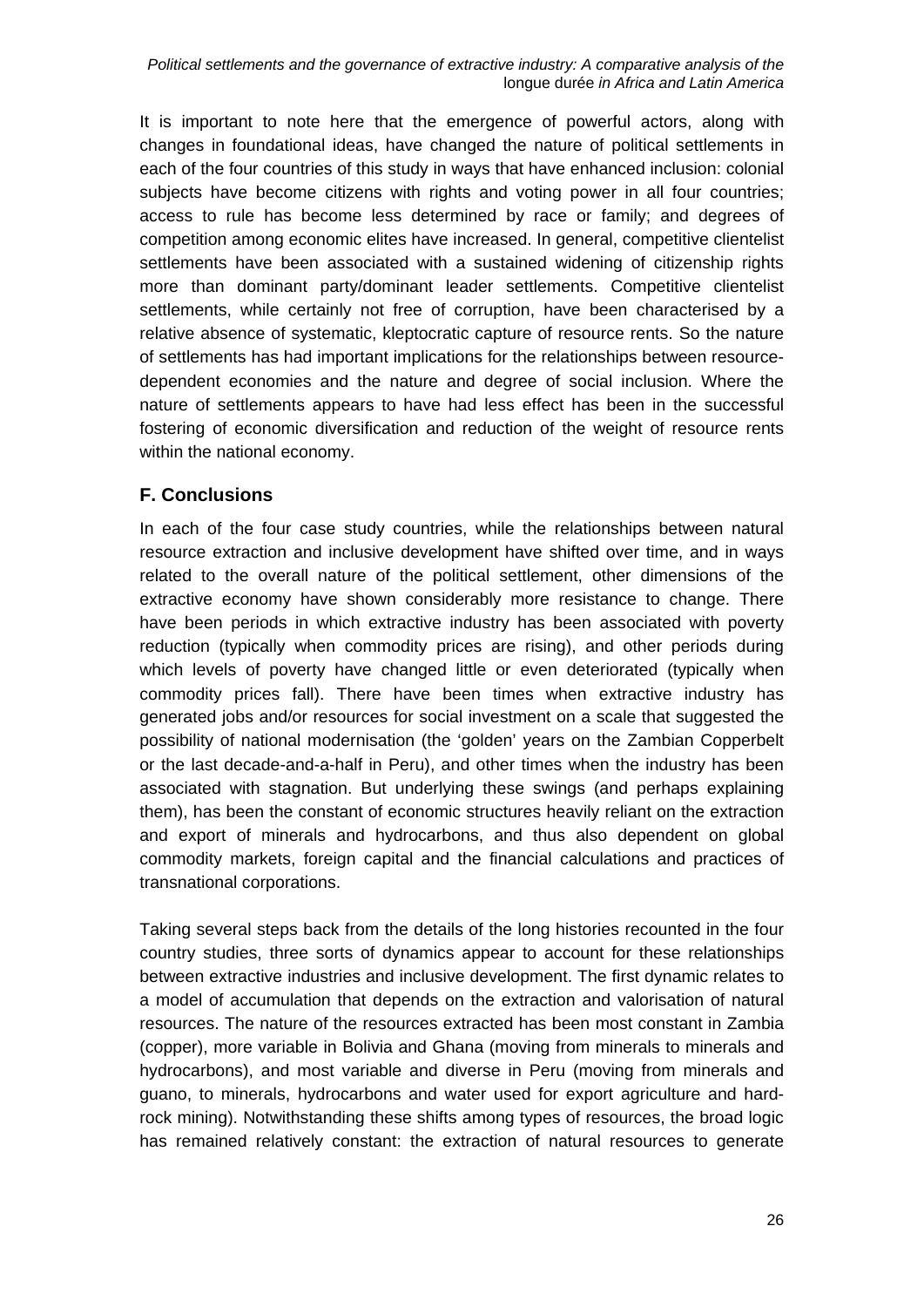rents for public policy and private accumulation, with relatively limited diversification of the economy.

Limited economic diversification has also meant relatively limited diversification of national elites – or, perhaps more accurately, emerging elites have also tended to have close ties to the natural resource economy. These new elites range from those linked to the agrarian and hydrocarbon economies of the eastern lowlands of Bolivia; ASM mining leaders in Peru, Bolivia and Ghana; newly empowered traditional authorities in Ghanaian and Zambian regions in which resource extraction has expanded; and finance, construction and other elites whose possibilities of accumulation depend on accumulation in the resource sector.

The economic base of national elites appears to have been narrowest in Zambia, and broadest in Peru. This helps explain the argument that Zambia has been characterised by a relatively stable meta-settlement over the long history of copper production in the country. The narrow base of post-colonial elites in both Zambia and Ghana also, arguably, facilitated the emergence of dominant and one-party leaders in the early phases of the post-colony. Conversely, in Peru and Bolivia, where the elite base has been somewhat wider, settlements have seemed less stable over time – with the control of power shifting between different regional and national elites. Notwithstanding this competition among elites, political settlements have not always been competitive clientelist in character. At times of acute instability among elites, militaries have intervened to govern. Likewise, the emergence and consolidation of MAS as a new, social movement-based party in Bolivia has been possible because of the failure of established elites to sustain their 'pacted' democracy.

At this second level of analysis, while there is clearly a relationship among resource extraction, the structure of elites and the nature of political settlements, these settlements have not been mere reflections of the structure of the economy. Indeed, political settlements have shifted, reflecting changes in the balance of power, the emergence of new elites (including contestatory elites such as the MAS leadership and dominant military elites as in Velasco's Peru) and the increased legitimacy of certain ideas (such as state ownership of the natural resource sector). These changes have, in turn, had material implications for the governance of resource extraction and the use and distribution of rents. Periods of dominant leader/dominant party settlements have been more likely to lead to nationalisation of the mining and hydrocarbon sectors and the rise of ideas of resource nationalism. In turn, periods of more competitive and clientelist politics have tended to lead to private control of the sector and more deliberate efforts to use rents for poverty reduction initiatives. The mobilisation of actors (both emerging elites and subaltern groups) with holding power has also been more frequent under competitive clientelist settlements, and these actors have in turn often had success in eliciting policy and institutional changes attending to their particular interests – whether because of attempts to coopt these actors into the dominant settlement or because the actors have simply become too powerful to ignore.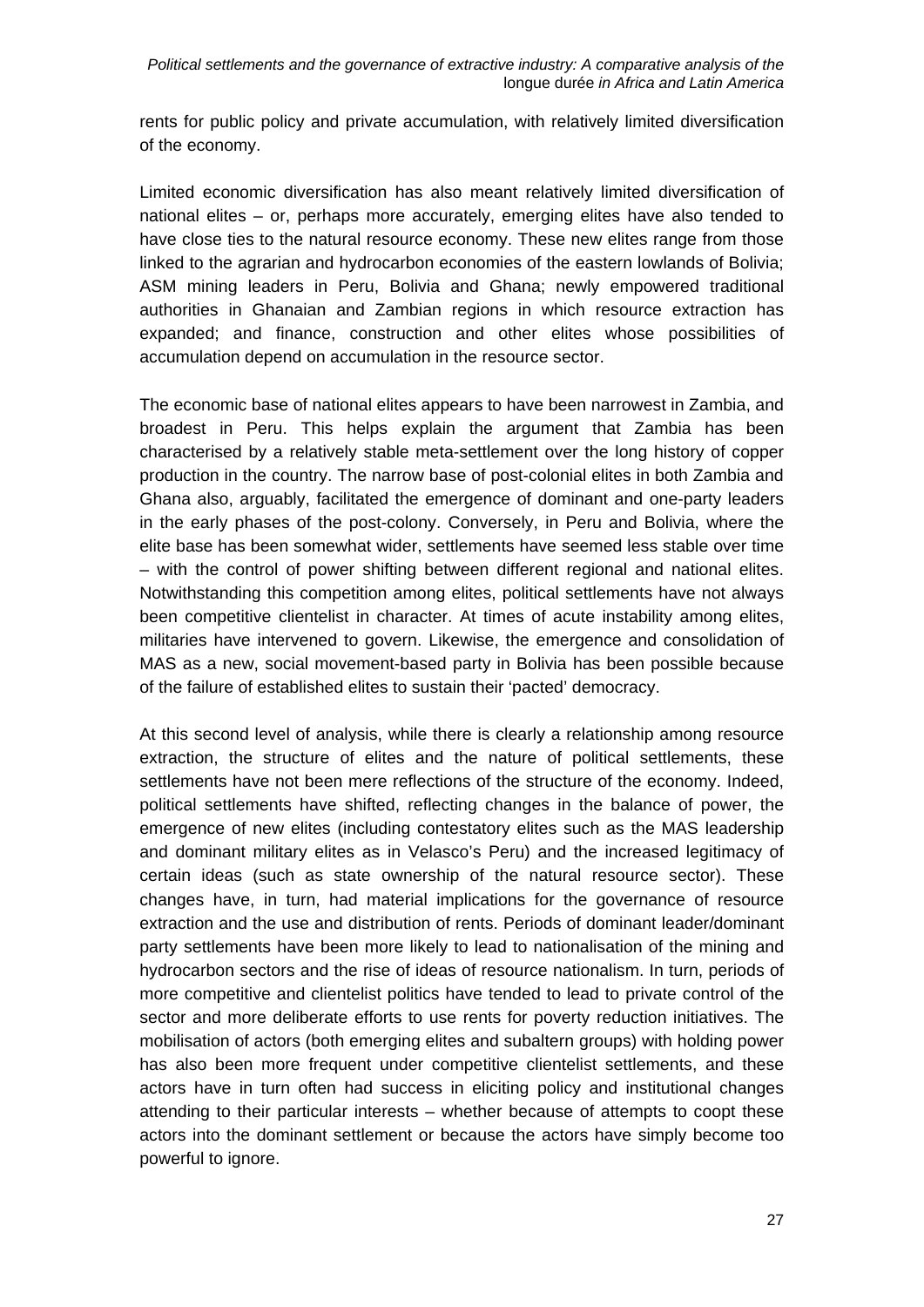In addition to changing structures of political power, the quality of national bureaucracy and technocracy has also affected resource governance. For reasons not easily explained in terms of the political settlement, certain centres of bureaucratic and professional competence have emerged within the state and have become sufficiently strong and legitimate to be able to influence how extractives are governed. Such technocracies have become embodiments of certain sets of ideas regarding how resources should be managed and, in part because of the international legitimacy of these ideas, have often been supported by transnational actors. This has been clearest in Peru, with the steady strengthening of, on the one hand, a relatively autonomous economic technocracy in the Ministry of Economy and Finance, and on the other hand, a strong, rights-oriented legal technocracy in the Human Rights Ombudsman's office and the National Office for Dialogue and Sustainability, among others. <sup>18</sup> These bodies have played important, often contrasting, roles in determining how resource governance institutions are designed to manage the trade-offs between the promotion of investment and the protection of citizenship rights.

Finally, in each country it is also clear that the relationships between resource extraction and inclusive development vary across space in ways that are determined by the materiality of the resource in question. Areas in which resources are located are more subject to the negative externalities of resource extraction, as well as to the changes in economic and political incentives that derive from the transfer of resource rents back to these areas – whether through fiscal or CSR measures. The politics of these areas have typically become more conflictive, more complex and more fragmented – and, in some instances, these regions have become progressively less governable. Conversely, the poverty reduction deriving from mineral extraction has been more obviously concentrated in urban areas, where trickle-down effects from growth, as well as social protection interventions, are more concentrated.

While the nature of political settlements has had less impact on the overall structure of resource dependence in each country, it has had far more effect on how that resource dependence has been managed, who has and has not been included in the benefits of resource-dependent growth, and the instruments used to foster inclusion in these benefits. In this sense, the political settlements approach, with its emphasis on vertical and horizontal relationships of power and the different incentives emanating from dominant and competitive-clientelist arrangements, is useful for understanding the emergence of different forms of resource governance in differing political contexts. At the same time, a focus on extractive industry sheds light on how particular settlements are themselves constituted and on the factors that can drive change in these settlements.

The following factors prove to be of particular importance. First, the ways in which commodity chains expose settlements to specific types of market volatility have implications for the rents available to elites as they seek to reproduce those

  $18$  Though this office has, since late 2016, become rapidly more fragile.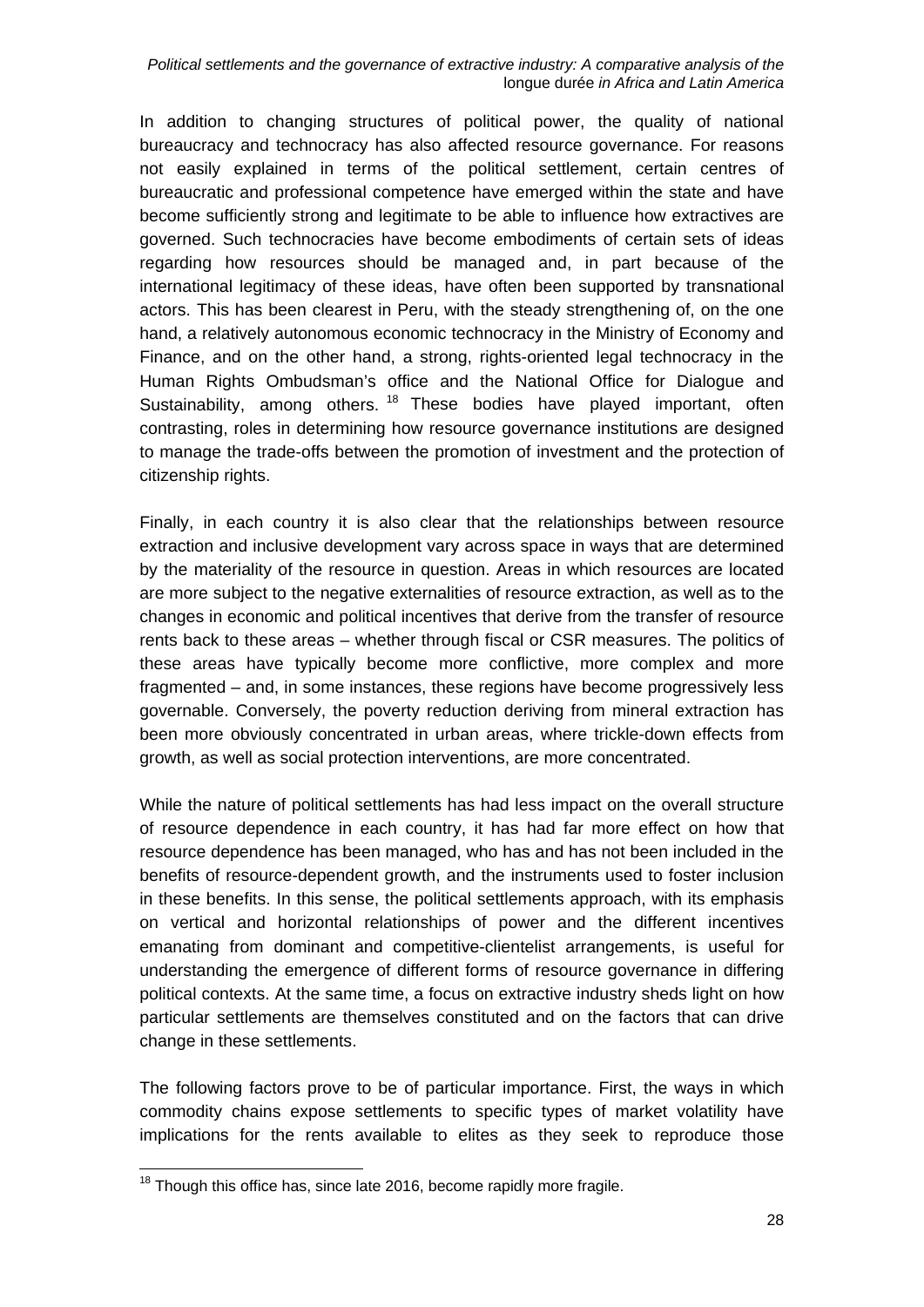settlements. Second, the historically significant ideas that are associated with resource extraction (ideas of dependence, the nation state, colonialism, etc.) can periodically be mobilised by elites and excluded groups alike in ways that have direct impacts on the relative stability of the settlement. Third, the materiality of resources – both their geographical location and the impacts that their extraction will have on preexisting forms of livelihood and social organisation – can help drive the constitution of new political actors with the power to modify the political settlement. Finally, the fact that dependence on extractive economies renders the national political settlement especially subject to the influence of both transnational actors *and* subnational actors, means that an analysis of political settlements has to be especially attentive to the complex politics of scale in which elites must engage in order to consolidate and sustain a settlement. The aggregate implication of these observations is that an attentiveness to history, geography and scale should be at the core of a theory of political settlements, and that it is unhelpful to limit political settlements analysis to the somewhat typological exercise of fitting countries into two-by-two matrices characterising political relationships.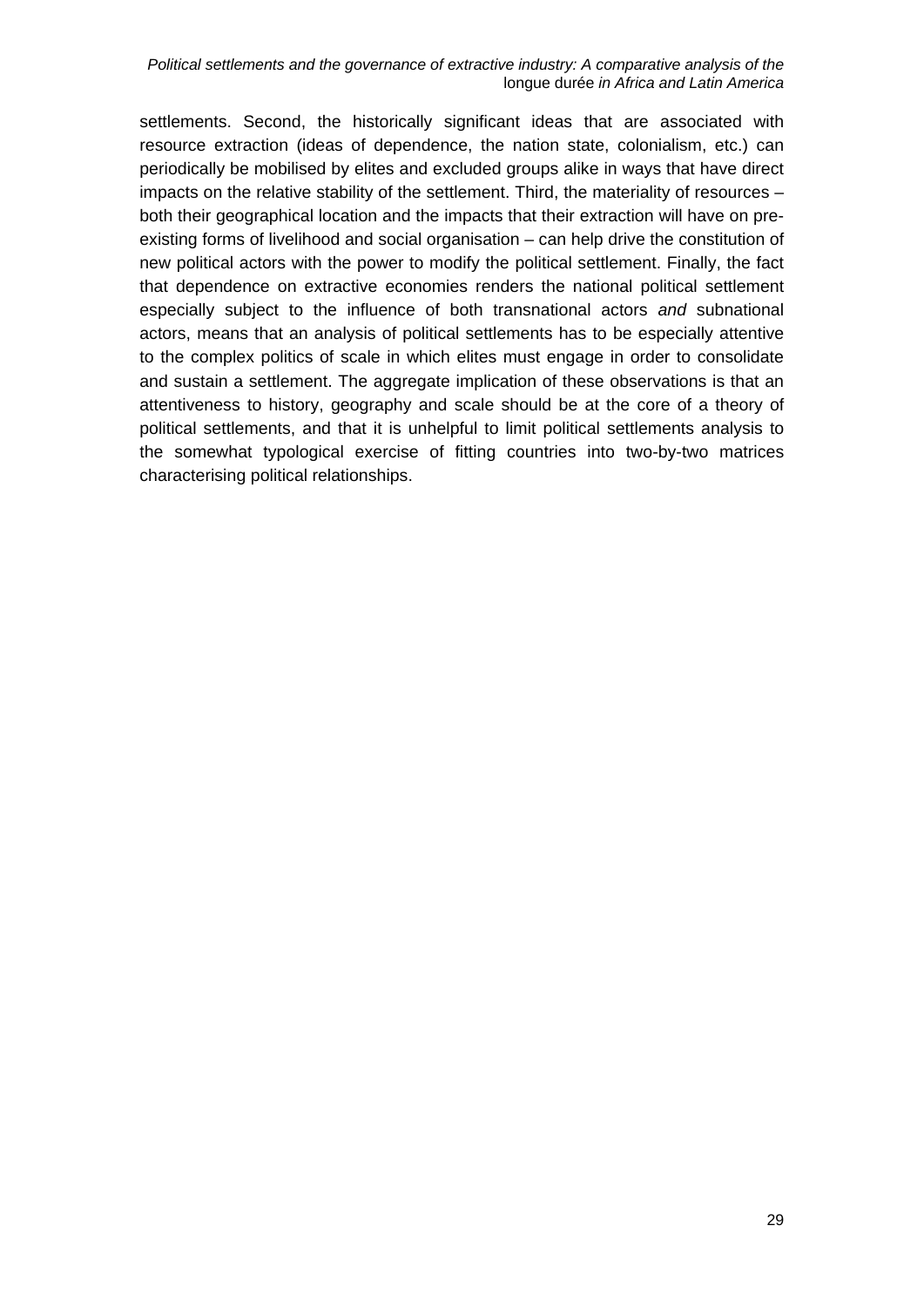## **References**

- Abdulai, A-G. (2017). 'Competitive clientelism and the political economy of mining in Ghana'. ESID Working Paper No. 78. Manchester: Effective States and Inclusive Development Research Centre, The University of Manchester.
- Acemoglu, D. and Robinson, J. A. (2012). *Why Nations Fail: The Origins of Power, Prosperity and Poverty*. New York: Crown.
- Arellano-Yanguas, J. (2011). *¿Minería sin fronteras? Conflicto y desarrollo en regiones mineras del Perú*. Lima: Instituto de Estudios Peruanos.
- Asante, E. P. (2016). 'Pathway/s to inclusive development in Ghana: Oil, subnationalnational power relations and ideas'. Thesis submitted to the University of Manchester for the degree of Doctor of Philosophy in the Faculty of Humanities. Manchester: University of Manchester.
- Bakker, K. and Bridge, G. (2006). 'Material worlds? Resource geographies and the matter of nature'. *Progress in Human Geography* 30(1): 5-27.
- Bebbington, A., Abdulai, A.-G., Hinfelaar, M., Humphreys Bebbington, D. and Sanborn, C. (2018). *Natural Resource Extraction and National Politics: The Challenge of Inclusive Development*. Oxford: Oxford University Press.
- Bebbington A. (2013). 'Natural resource extraction and the possibilities of inclusive development: Politics across space and time'. ESID Working Paper No. 21. Manchester: Effective States and Inclusive Development Research Centre, The University of Manchester.
- Bebbington, A. J. (2012). *Social Conflict, Economic Development and Extractive Industry: Evidence from South America.* London: Routledge.
- Bebbington, A., Dani, A., de Haan A. and Walton, M. (eds.) (2008). *Institutional Pathways to Equity: Addressing Inequality Traps*. Washington, DC: World Bank.
- Berdegué, J., Bebbington, A. J. and Escobal, J. (2015). 'Conceptualizing spatial diversity in Latin American rural development: Structures, institutions and coalitions'. *World Development* 73:1-10
- Bridge, G. (2004). 'Contested terrain: mining and the environment'. *Annual Review of Environment and Resources* 29: 205-59
- Cano, Á. (2015). 'Minería Artesanal y en Pequeña Escala: Explorando los Vínculos entre la política nacional y el desarrollo inclusivo'. Lima, CIUP Draft Working Paper.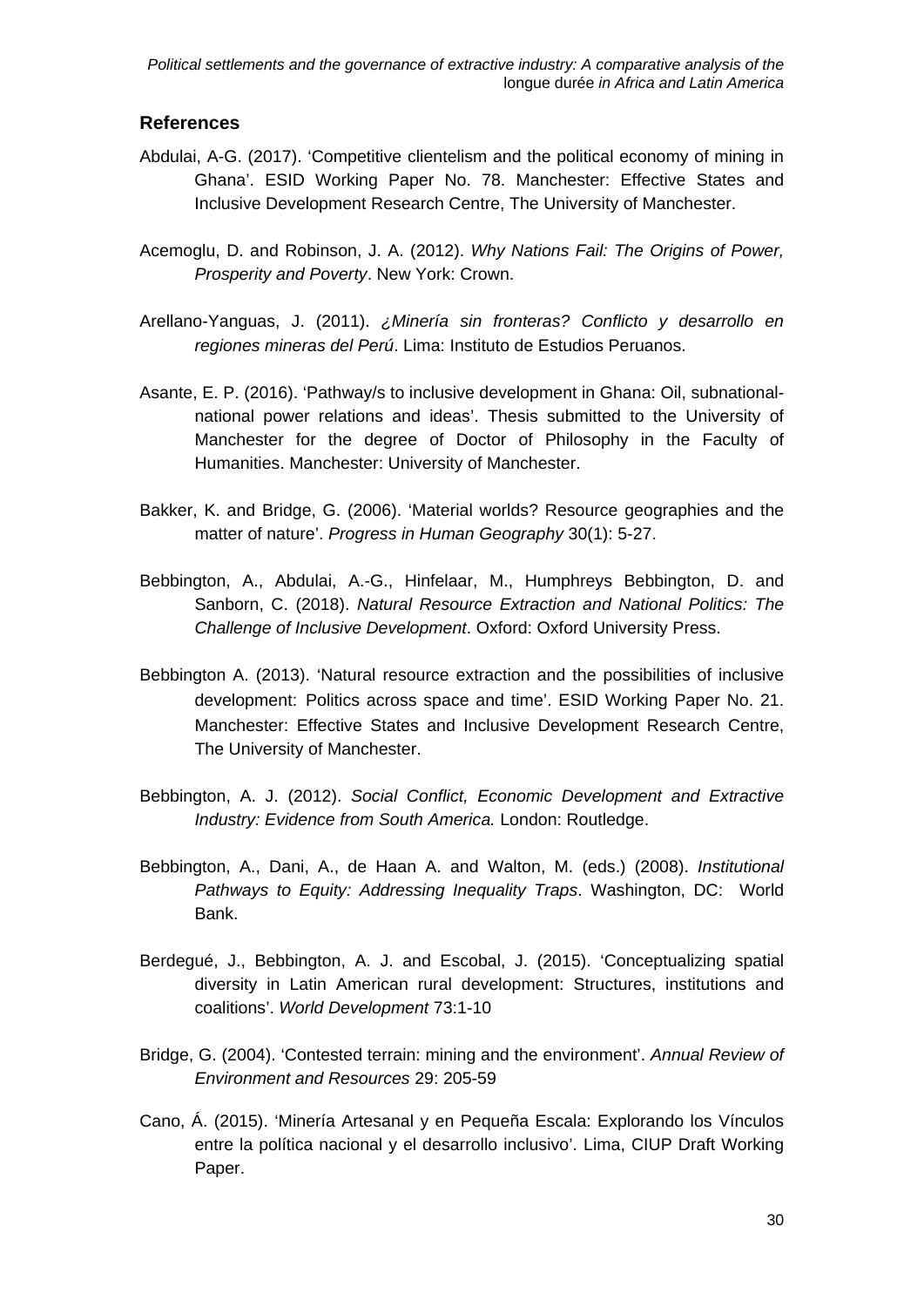- Crabtree, J. (ed.) (2011). *Fractured Politics: Peruvian Democracy Past and Present*. London: Institute of Latin American Studies.
- Cuba, N., Bebbington, A., Rogan, J. and Millones, M. (2014). 'Extractive industries, livelihoods and natural resource competition: Mapping overlapping claims in Peru and Ghana'. *Applied Geography* 54: 250-61.
- Dargent, E. (2015). *Technocracy and Democracy in Latin America: The Experts Running Government*. Cambridge: Cambridge University Press.
- Evans, P. (1995). *Embedded Autonomy: States and Industrial Transformation*. Princeton, NJ: Princeton University Press.
- Ferguson, J. (2006). *Global Shadows: Africa in the Neoliberal World Order.* Durham, NC: Duke University Press.
- Ferguson, J. (1999). *Expectations of Modernity: Myths and Meanings of Urban Life on the Zambian Copperbelt*. Berkeley, CA: University of California Press.
- Finnemore, M. (1997). 'Redefining development at the World Bank', in F. Cooper and R. Packard (eds.), *International Development and the Social Sciences*. Berkeley, CA: University of California Press, pp. 203-227.
- Frederiksen, T. (2017). 'Corporate social responsibility and political settlements in the mining sector in Ghana, Zambia and Peru'. ESID Working Paper No. 74. Manchester: Effective States and Inclusive Development Research Centre, The University of Manchester.
- Galeano, E. (1971). *The Open Veins of Latin America*. *Five Centuries of the Pillage of a Continent*. New York: Monthly Review Press.
- Gallagher, K. (2016). *The China Triangle: Latin America's China Boom and the Fate of the Washington Consensus*. New York: Oxford University Press
- Ghezzi, P. and Gallardo, J. (2013). *Que Se Puede Hacer con el Perú? Ideas para Sostener el Crecimiento en el Largo Plazo*. Lima: Fondo Editorial de la Universidad del Pacífico.
- Global Witness (2016). 'New data on the murder rate of environmental and land activists in Honduras, the highest in the world', 4 March. Available: https://www.globalwitness.org/en-gb/press-releases/global-witness-releasesnew-data-murder-rate-environmental-and-land-activists-honduras-highestworld/ (accessed 23 March 2017).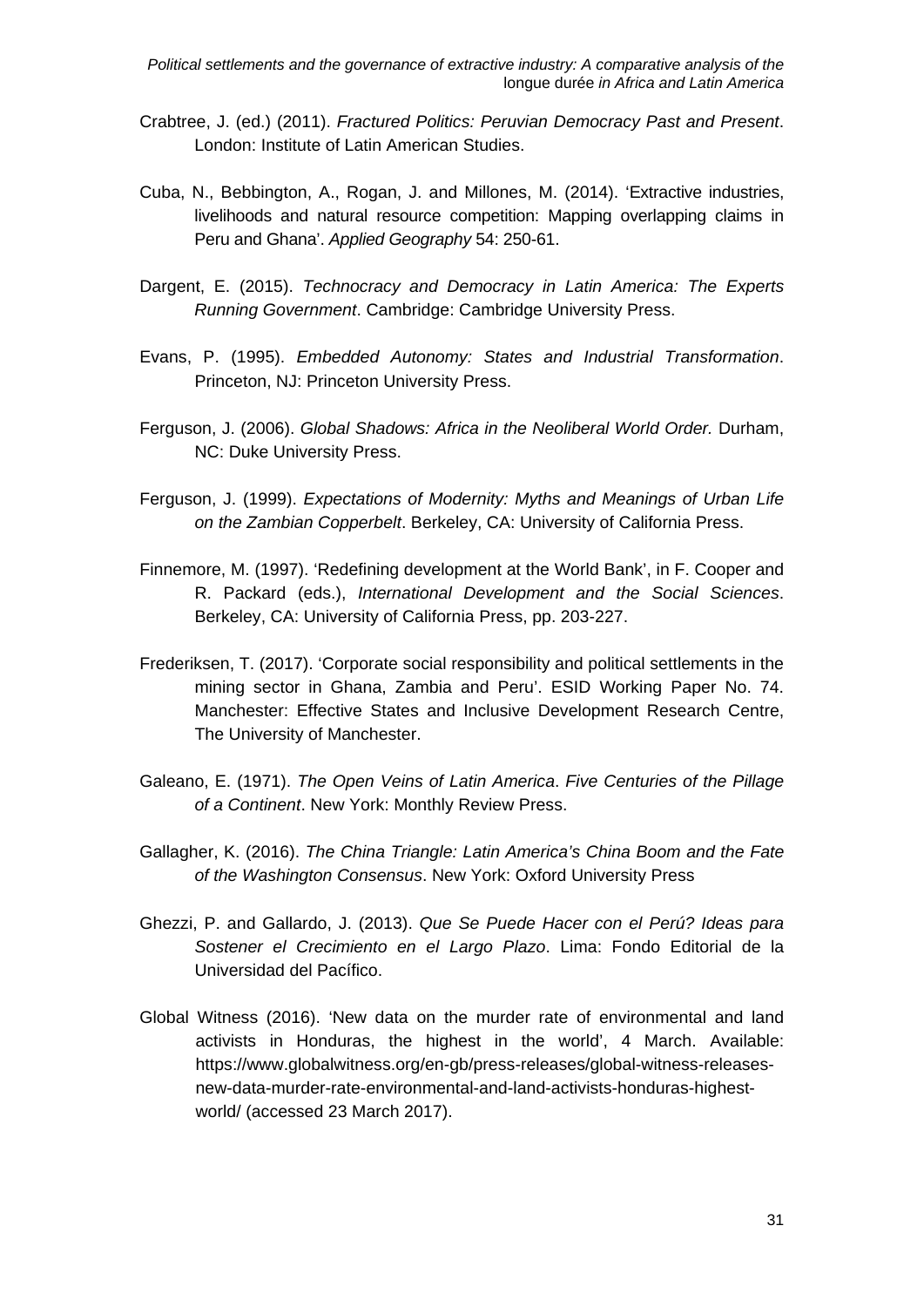- Golooba-Mutebi, F. (2013). 'Politics, political settlements and social change in postcolonial Rwanda'. ESID Working Paper No. 24. Manchester: Effective States and Inclusive Development Research Centre, The University of Manchester.
- Hall, P. (2010). 'Historical institutionalism in rationalist and sociological perspective', in J. Mahoney and K. Thelen (eds.), *Explaining Institutional Change: Ambiguity, Agency, and Power*. Cambridge: Cambridge University Press, pp. 204-24.
- Hickey, S. (2012). 'Thinking about the politics of inclusive development: Towards a relational approach'. ESID Working Paper No. 1. Manchester: Effective States and Inclusive Development Research Centre, The University of Manchester.
- Hickey, S. and Sen, K. (2016). 'ESID overview paper for Bellagio'. Unpublished paper prepared for ESID. Manchester: Effective States and Inclusive Development Research Centre, The University of Manchester.
- Hickey, S., Sen, K. and Bukenya, B. (eds.) (2015). *The Politics of Inclusive Development: Interrogating the Evidence*. Oxford: Oxford University Press.
- Hilson, G. and Garforth C. J. (2013). 'Everyone now is concentrating on the mining: Drivers and implications of rural economic transition in the Eastern Region of Ghana', *The Journal of Development Studies*, 49(3): 348-64
- Hinfelaar, M. and Achberger, J. (2017). 'The politics of natural resource extraction in Zambia*'*. ESID Working Paper No. 80. Manchester: Effective States and Inclusive Development Research Centre, The University of Manchester.
- Humphreys, M., Sachs, J. and Stiglitz, J. (eds.) (2007). *Escaping the Resource Curse*. New York: Initiative for Policy Dialogue, Columbia University Press.
- Humphreys Bebbington, D. (2010). 'The political ecology of natural gas extraction in Southern Bolivia'. PhD thesis, The University of Manchester.
- Humphreys Bebbington, D. and Bebbington, A. (2012). 'Post-what? Extractive industries, narratives of development and socio-environmental disputes across the (ostensibly changing) Andean region', in H. Haarstad (ed.), 2012 *New Political Spaces in Latin American Natural Resource Governance*. Oxford. Palgrave Macmillan, pp. 17-37.
- Humphreys Bebbington, D. and Grisi Huber, C. (2017). 'Political settlements, natural resource extraction, and inclusion in Bolivi*a'.* ESID Working Paper No. 77. Manchester: Effective States and Inclusive Development Research Centre, The University of Manchester.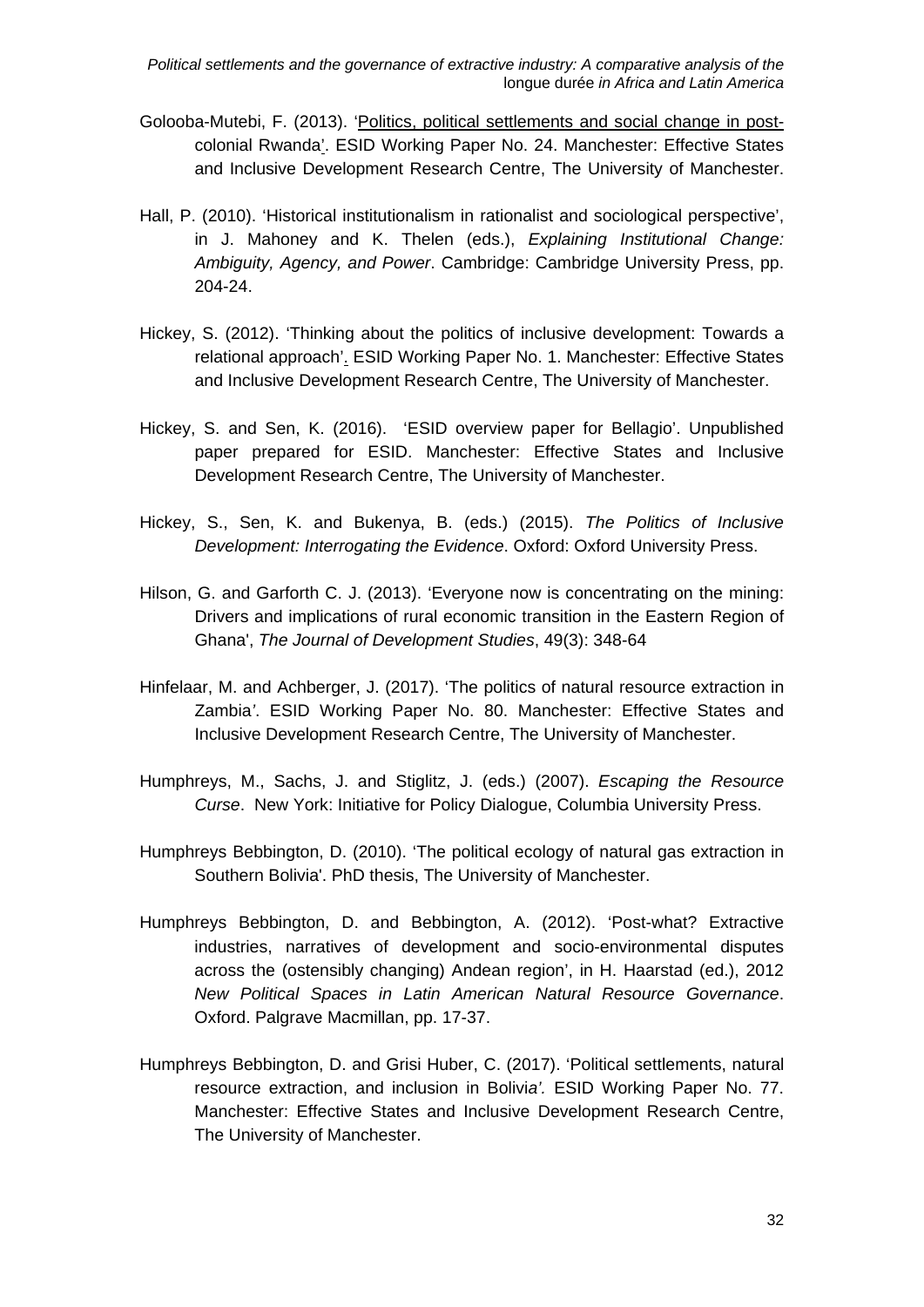- Karl, T. (2007). 'Ensuring fairness: The case for a transparent fiscal contract', in M. Humphreys, J. Sachs and J. Stiglitz (eds.), *Escaping the Resource Curse*. New York: Columbia University Press, pp. 256-85.
- Khan, M. (2010). 'Political settlements and the governance of growth-enhancing institutions*'*. Mimeo. London: School of Oriental and African Studies, University of London.
- Levy, B. (2014). *Working with the Grain: Integrating Governance and Growth in Development Strategies*. Oxford: Oxford University Press.
- Levy, B. and Kelsall, T. (2016). 'Working contextually: What works in different types of political settlement'. Unpublished paper prepared for ESID. Manchester: Effective States and Inclusive Development Research Centre, The University of Manchester.
- Levy, B. and Walton, M. (2013). 'Institutions, incentives and service provision: Bringing politics back in'. ESID Working Paper No. 18. Manchester: Effective States and Inclusive Development Research Centre, The University of Manchester.
- Mahoney, J. and Thelen, K. (eds.) (2010). *Explaining Institutional Change: Ambiguity, Agency, and Power*. Cambridge: Cambridge University Press.
- Mbeki Panel (2015). *Illicit Financial Flow. Report of the High Level Panel on Illicit Financial Flows from Africa*. Commissioned by the AU/ECA Conference of Ministers of Finance, Planning and Economic Development.
- Maxwell, S. and Stone, D. (eds.) (2004). *Global Knowledge Networks and International Development: Bridge across Boundaries*. London: Routledge.
- Mosely, P. (2017). *Fiscal Policy and the Natural Resources Curse: How to Escape from the Poverty Trap*. London: Routledge.
- O'Donnell, G. (1988). *Bureaucratic Authoritarianism: Argentina (1966-73) in Comparative Perspective*. Berkeley, CA: University of California Press.
- O'Donnell, G. (1973). *Modernization and Bureaucratic-Authoritarianism: Studies in South American Politics*. Berkeley, CA: Institute of International Studies, University of California.
- Ospina, A., Bebbington, A. J., Hollenstein, P., Nussbaum, I. and Ramírez, E. (2015). **'**Extraterritorial investments, environmental crisis and collective action in Latin America'. *World Development* 73: 32-43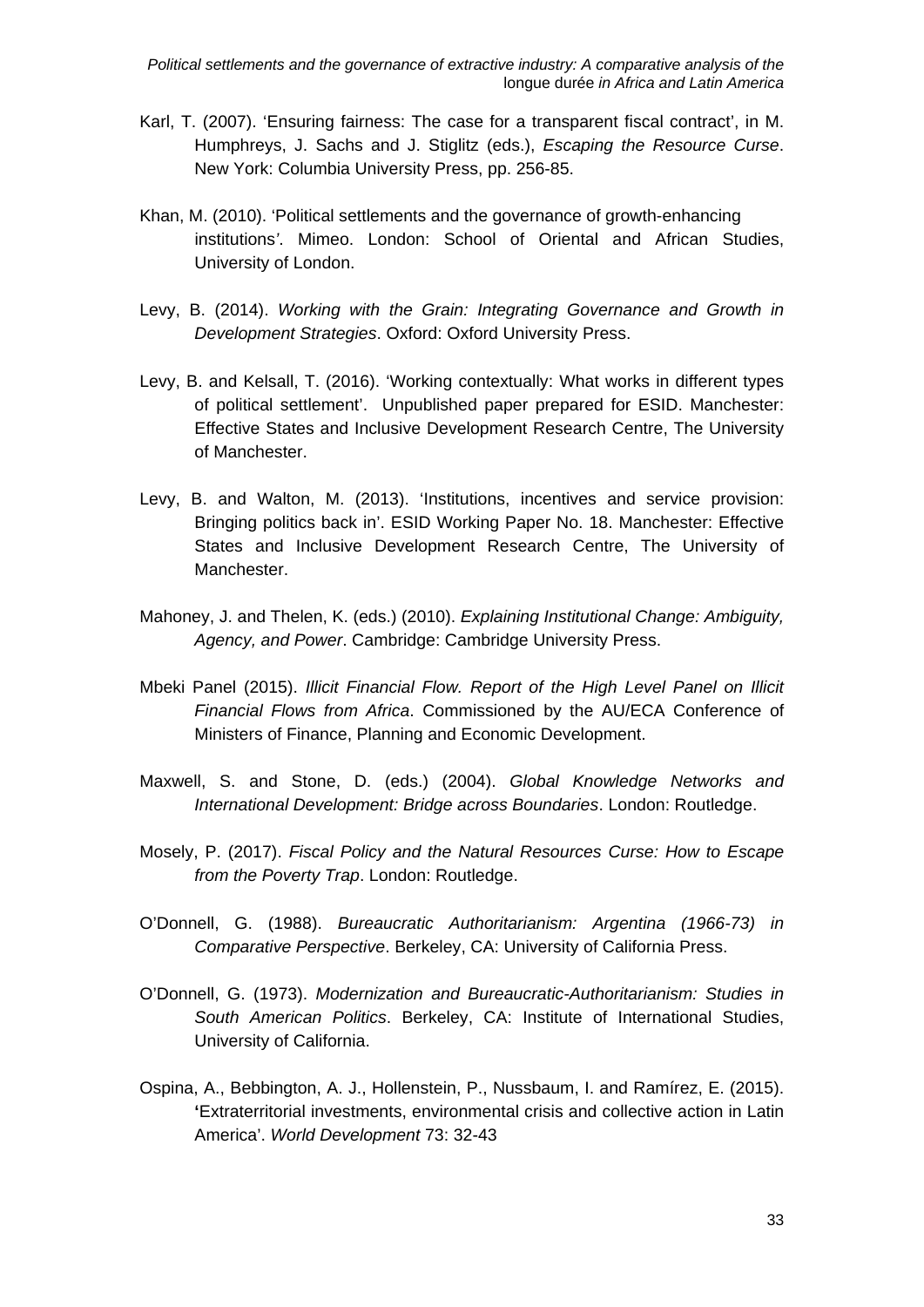- Ponce, A. and McClintock, C. (2014). 'The explosive combination of inefficient local bureaucracies and mining production: Evidence from localized societal protests in Peru'. *Latin American Politics and Society* 56(3): 118-140.
- Ross, M. (2008). 'Mineral wealth, conflict and equity', in A. Bebbington, A. Dani, A. de Haan, M. Walton (eds.), *Institutional Pathways to Equity: Addressing Inequality Traps*. Washington, DC: World Bank, pp 193-216.
- Sanborn, C. and Chonn, V. (2015). *Chinese Investment in Peru's Mining Industry: Blessing or Curse?* Boston, MA: Global Economic Governance Initiative, Discussion Paper 2015-8.
- Sanborn, C., Ramírez, T. and Hurtado, V. (2017). **'**Mining, political settlements and inclusive development in Peru'. ESID Working Paper No. 79. Manchester: Effective States and Inclusive Development Research Centre, The University of Manchester.
- Sanborn, C. and Torres, V. (2009). *La economía china y las industrias extractivas: desafíos para el Perú*. Lima: Fondo Editorial de la Universidad del Pacifico, CooperAcción.
- Santiago, M. L. (2006). *The Ecology of Oil: Environment, Labor, and the Mexican Revolution, 1900-1938*. New York: Cambridge University Press.
- Sen, K. (2012). 'The political dynamics of economic growth'. ESID Working Paper No. 5. Manchester: Effective States and Inclusive Development Research Centre, The University of Manchester.
- Soifer, H. (2015). *State Building in Latin America*. Cambridge: Cambridge University Press.
- Stone, D. (2004). *Think Tank Traditions: Policy Research and the Politics of Ideas.*  Manchester: University of Manchester Press.
- Thorp, R., Battistelli, S., Guichaoua, Y., Orihuela, J. and Paredes, M. (2012). *The Developmental Challenges of Mining and Oil: Lessons from Africa and Latin America*. Oxford: Palgrave MacMillan.
- Vom Hau, M. and Hickey, S. (2016). 'Power relations, political settlements, and the deployment of state capacity in the developing world'. Mimeo, paper prepared for ESID. Manchester: Effective States and Inclusive Development Research Centre, The University of Manchester.
- Watts, M. (2004). 'Antinomies of community: Some thoughts on geography, resources and Empire'. *Transactions of the Institute of British Geographers* 29(2): 195-216.